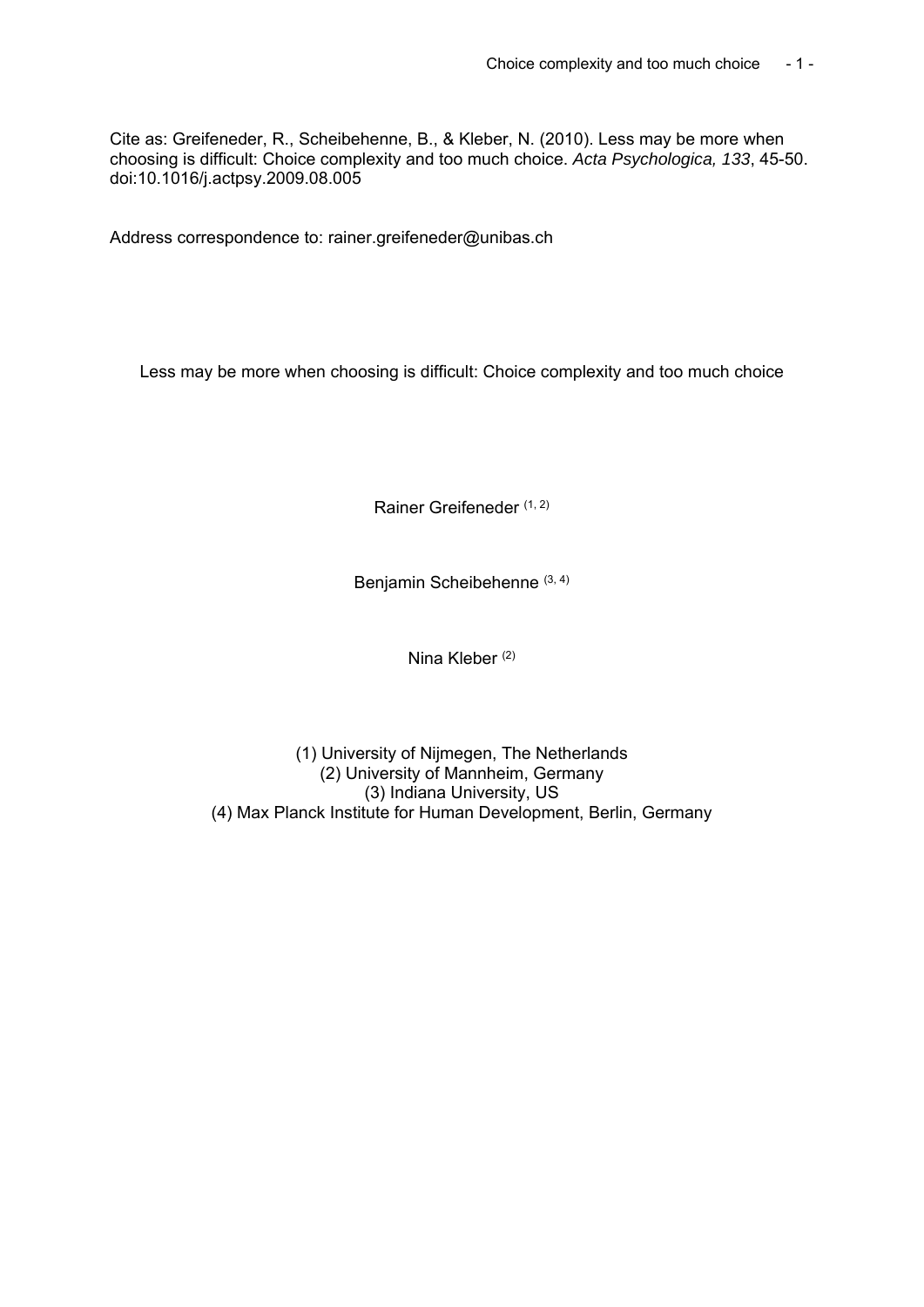#### **Abstract**

Although consumers readily seek choice and abundance, the so-called too-much-choice effect suggests that having many alternatives to choose from eventually leads to negative consequences, such as decreased post-choice satisfaction. The present research extends this research by highlighting the role of choice complexity. It is argued that too-much-choice effects are associated with choice complexity, which is influenced not only by the number of alternatives, but also by other features of the choice set, such as the number of attributes that alternatives are differentiated upon. These other influences of choice complexity may propel or hinder the emergence of too-much-choice effects. Two experiments tested this hypothesis by orthogonally manipulating the number of alternatives and the number of attributes. Results revealed a too-much-choice effect when alternatives were differentiated on many attributes, but not when alternatives were differentiated on few attributes. Implications for theory and practice are discussed.

Word count: 143

Keywords (from Thesaurus of Psychological Index Terms): choice behavior, consumer behavior, consumer satisfaction, complexity

PsycINFO classifications: 3040 (Social Perception & Cognition) 3900 (Consumer Psychology)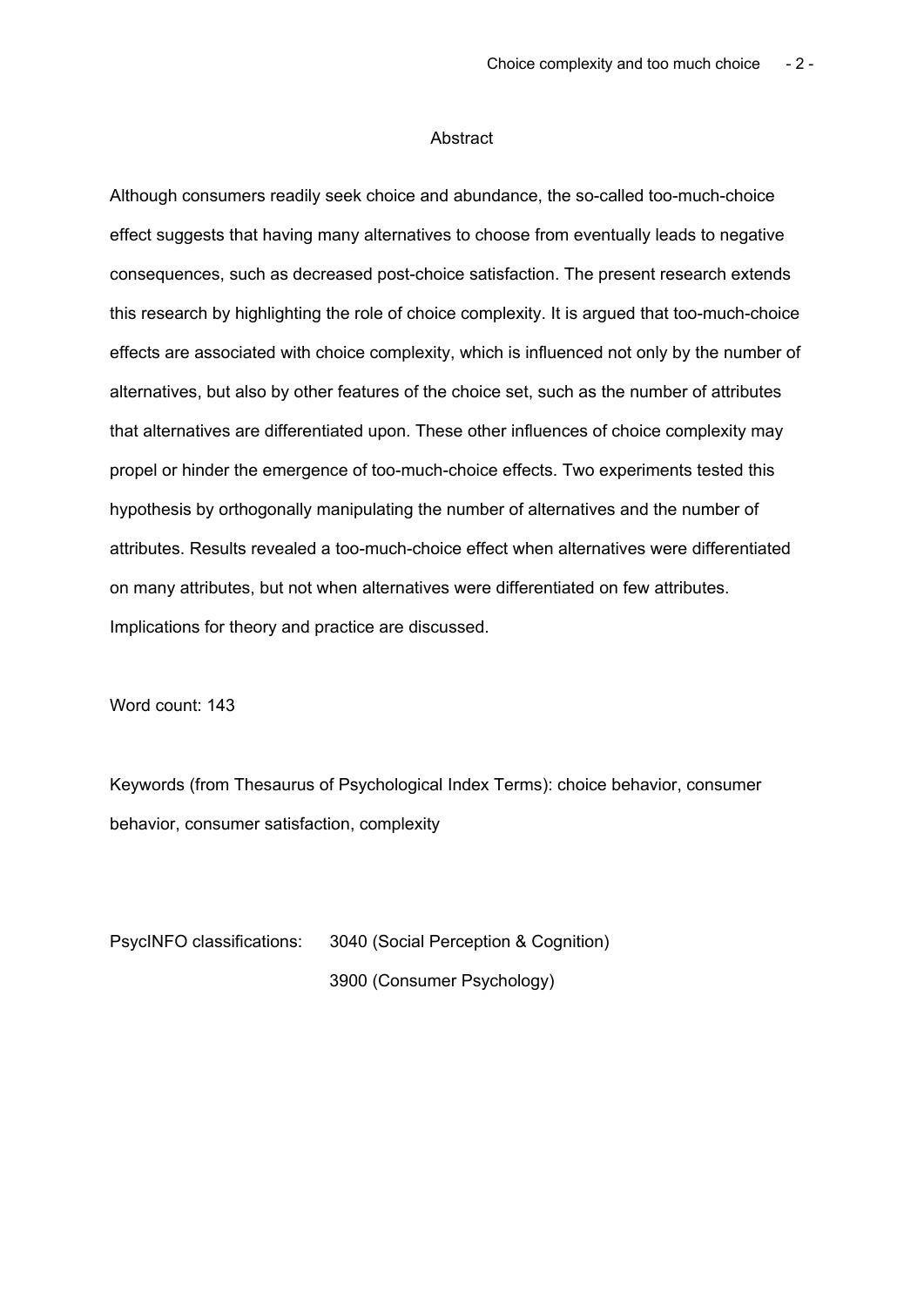Less may be more when choosing is difficult: Choice complexity and too much choice

#### 1. Introduction

The retail business across the United States and in most European countries trusts in choice and abundance. Supermarkets with thousands of products and ever-growing assortments have gained market share, while smaller retailers have disappeared. Where growth is not cost effective, abundance is often feigned by using mirrors or displays with false bottoms so that consumers at least believe they have plenty of options (Schwartz, 2004). One conclusion that may be drawn from this development is that consumers prefer variety and abundance. Moreover, given the fact that retail businesses are driven by economic goals, one may conclude that individuals consume more when more options are offered to them. In line with the first conclusion of heightened *preference*, Iyengar and Lepper (2000) reported that individuals prefer large over small assortments (see also Wänke & Greifeneder, 2007). Strongly contradicting the second conclusion of increased *consumption*, however, Iyengar and Lepper reported that having more choice was associated with less purchasing. Perhaps even more surprisingly, participants in their experiments who had more choice alternatives were less satisfied with the chosen alternative (see also Iyengar, Wells, & Schwartz, 2006). These and related negative consequences of extensive choice sets have been referred to as the effect of too-much-choice (Iyengar & Lepper, 2000), the paradox of choice (Schwartz, 2004), or hyperchoice (Mick, Broniarczyk, & Haidt, 2004), and continue to attract public and scientific interest.

The possibility of too much choice has important practical and theoretical implications. On a theoretical level, it challenges most choice models in psychology and economics, according to which expanding a choice set cannot make decision makers worse off (e.g., Rieskamp, Busemeyer, & Mellers, 2006). From an applied perspective, it strongly questions marketers' robust belief in abundance and ever-increasing assortments, because retailers could possibly boost their success by offering less. Given the potential significance of these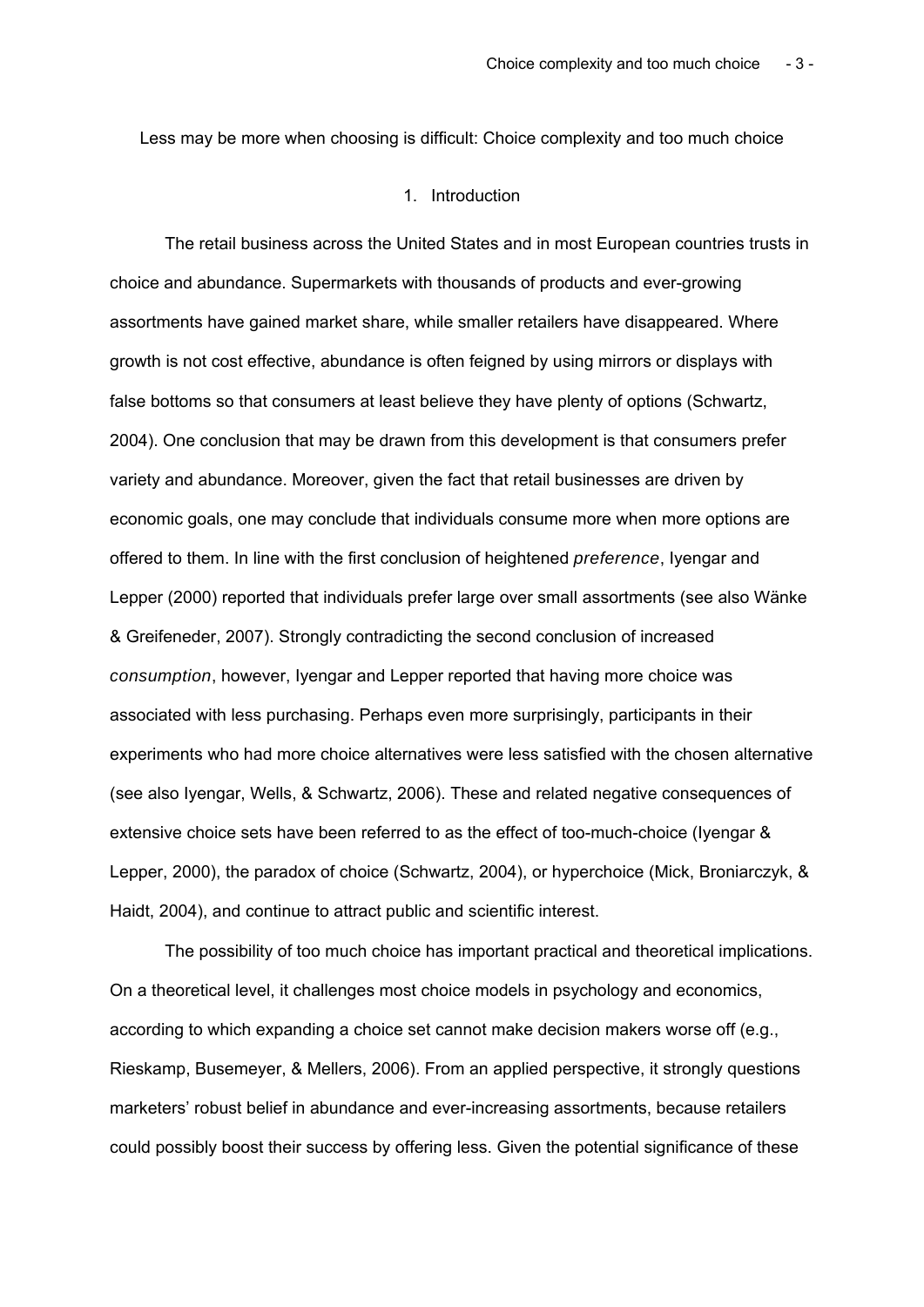implications, it is important to further investigate the possibility of too much choice, especially as the effect has not always replicated (e.g., Scheibehenne, 2007).

Researchers have suggested several mechanisms that contribute to too-much-choice effects (e.g., Scheibehenne, 2007). First, the more alternatives are offered, the more alternatives are foregone when choosing one. Extensive as compared to limited choice sets may thus entail higher opportunity costs and lower the satisfaction with the option that is eventually chosen. Second, with more alternatives, individuals incur higher search costs (e.g., time or money, see also Fasolo, Carmeci, & Misuraca, 2009). To the extent that satisfaction with the chosen alternative is a function of the choice process, higher search costs may also contribute to lower satisfaction. Third, the more alternatives individuals know of, the more uncertain they may feel about whether they have made a good choice, again lowering satisfaction with the chosen option. Different mechanisms are thus assumed to contribute to lower satisfaction when choosing from plentiful options, and the anticipation of this reduced satisfaction may decrease consumption.

Despite good reasons for the emergence of too-much-choice effects, extensive choice sets do not always result in less satisfaction, and a recent meta-analysis found that the effect size across studies is virtually zero (Scheibehenne, Greifeneder, & Todd, 2009a). However, this meta-analysis also revealed some heterogeneity in effect sizes, which may possibly stem from selective emergence of too-much-choice effects in some conditions but not others. In support of such an interpretation, a series of experiments by Scheibehenne, Greifeneder, and Todd (2009b) allows for the conclusion that too-much-choice effects can be observed when individuals need to justify their choice. Relatedly, suggesting a necessary precondition for the emergence of too much choice, Chernev (2003a, 2003b) observed that less is more when participants do not have prior preferences. Participants with clear prior preferences were more satisfied after choosing from larger assortments, presumably because the probability of matching one's preferences increases with the number of alternatives (preference matching). Together, these findings suggest that the too-muchchoice effect does not occur ubiquitously. In the spirit of understanding the "when" of too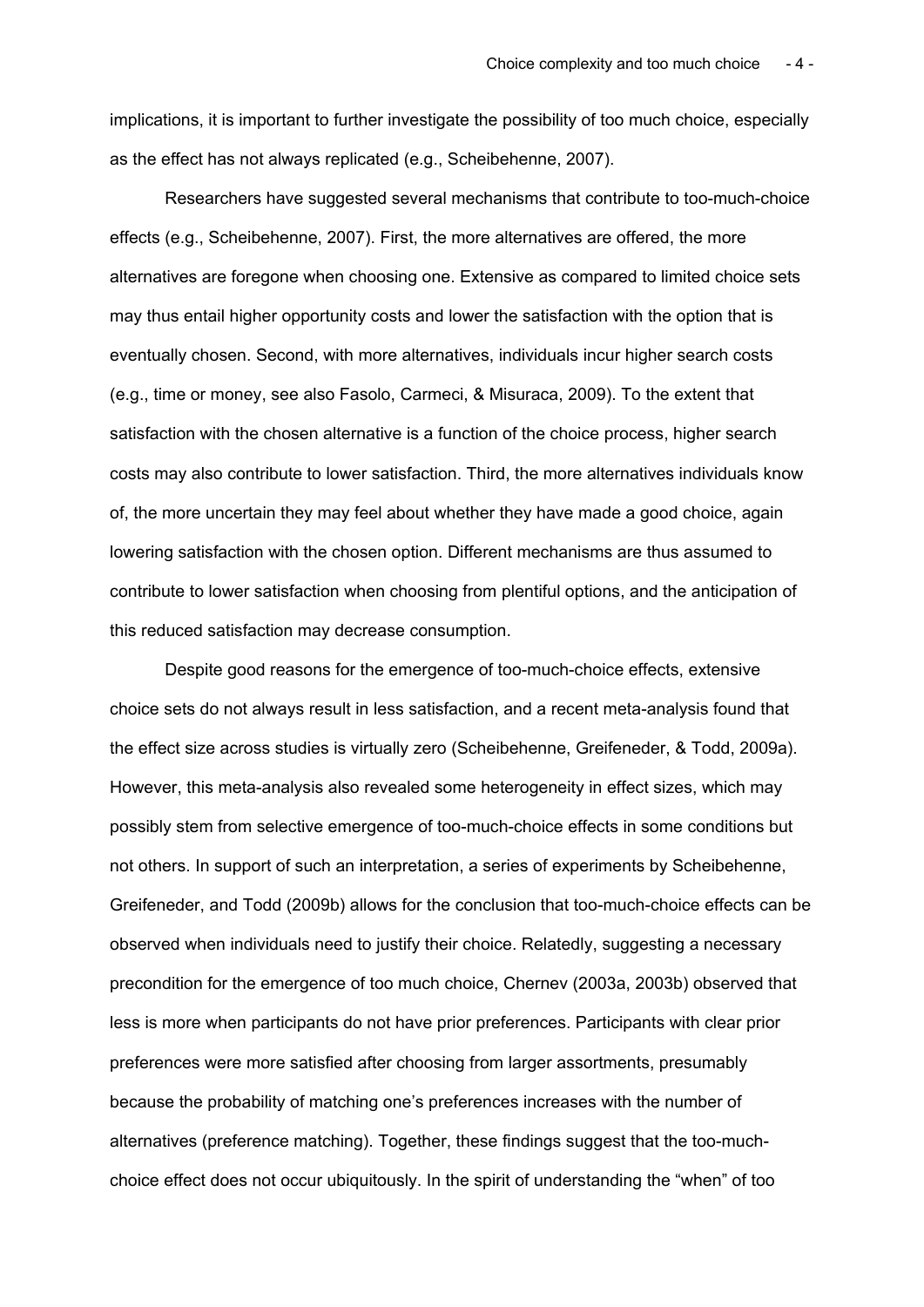much choice, the present set of experiments focuses on the complexity of the choice set beyond the number of options.

It is interesting to note that assortment size—the central variable in too-much-choice research—may be only one among several variables triggering the three outlined mechanisms. For instance, the similarity between alternatives or the amount of information provided may also cause increases in opportunity costs, search costs, and uncertainty. Indeed, with very similar alternatives, opportunity costs are likely to be higher than for very dissimilar alternatives, independent of the number of options, and the same is true for search costs and uncertainty (see also Fasolo, Hertwig, Huber, & Ludwig, 2009). From a conceptual perspective, this proposed multi-causation of mechanisms triggering too much choice—by number of alternatives, similarity of alternatives, amount of information, etc.—is intriguing, as it may point to a common underlying variable. We suggest that choice complexity is a plausible candidate, because more alternatives, higher similarity of alternatives, and more attribute information all affect the complexity of choosing. From this perspective, what drives too-much-choice effects is not the increase in the number of alternatives as such, but associated increases in choice complexity. Interestingly, this perspective also suggests that too-much-choice effects may be facilitated or hindered by other variables that influence choice complexity. The present contribution explores this possibility.

To investigate the hypothesis that other variables influencing choice complexity may facilitate or hinder too-much-choice effects, the present contribution focuses on the number of attributes that alternatives are differentiated upon. It is hypothesized that increases in the number of attributes are associated with increases in choice complexity, because the difficulty of making a selection increases with the number of non-redundant pieces of information that need to be evaluated. If choice complexity is high due to alternatives being differentiated on many attributes, we expect a too-much-choice effect. In contrast, if choice complexity is low due to alternatives being differentiated on few attributes, choice satisfaction may not decrease with more alternatives to choose from; in fact, given that having more choice is also associated with advantages (e.g., higher chances of finding an ideal option),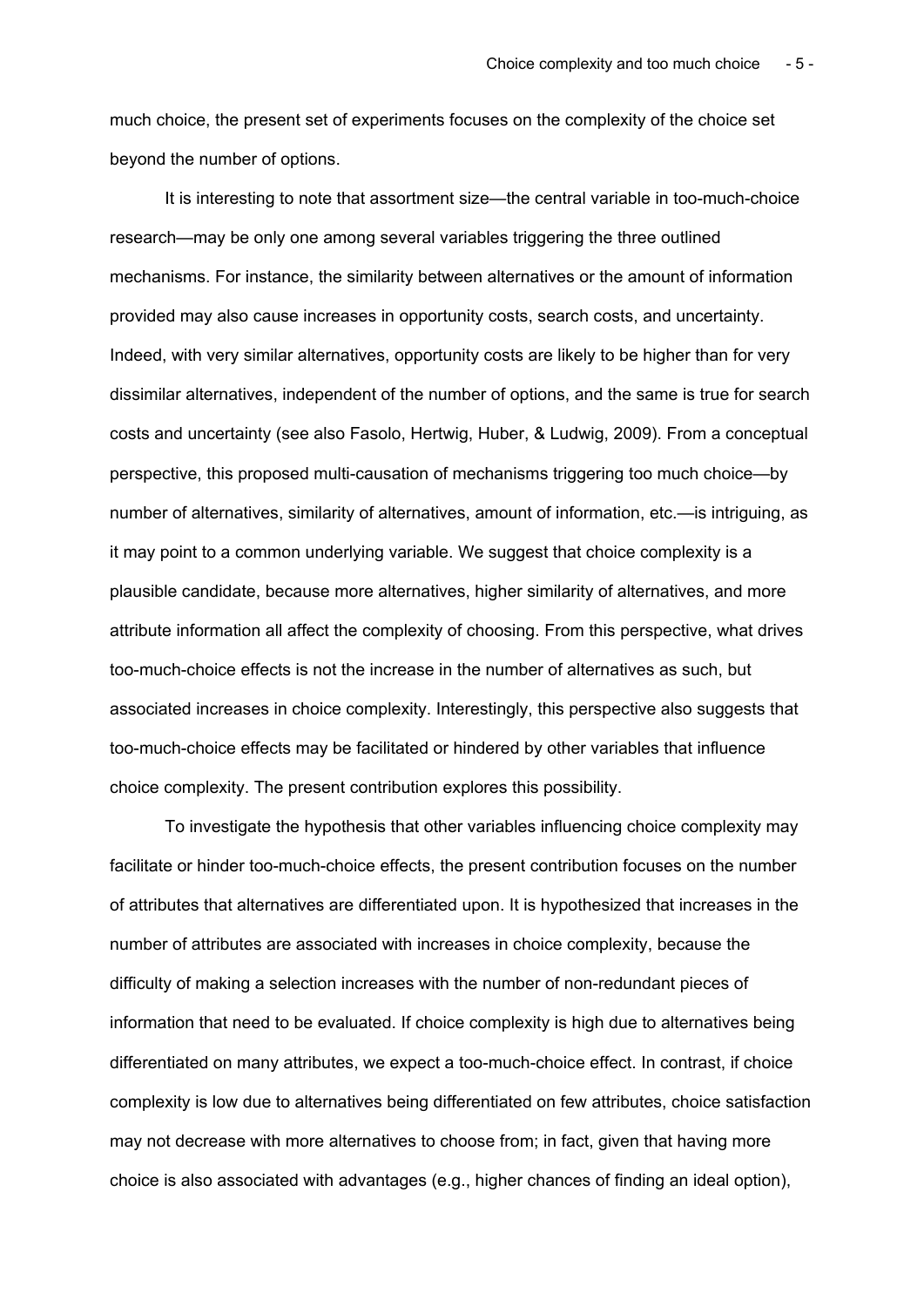satisfaction may even increase the more alternatives are presented. Note that this moderation hypothesis is conceptually different from prior findings, as it does not focus on the evaluator (Chernev, 2003b, 2003a) or her or his motivation (Scheibehenne et al., 2009b), but on features of the choice set itself.

In sum, the present contribution extends prior research by suggesting that too-muchchoice effects are driven by choice complexity. This extended perspective on too much choice allows for the prediction that other variables that likewise influence choice complexity, such as similarity of alternatives or amount of information, may propel or hinder the emergence of too-much-choice effects. The following two experiments investigate this moderation hypothesis by focusing on features of the choice set itself, namely the number of attributes that alternatives are differentiated on.

# 2. Experiment 1

Experiment 1 was designed to investigate whether a too-much-choice effect occurs when alternatives are differentiated on many attributes, but not when alternatives are differentiated only on few attributes. To this end, the standard too-much-choice design (Iyengar & Lepper, 2000), in which participants are offered a choice out of either few or many alternatives, was orthogonally crossed with a manipulation of the number of attributes that alternatives are differentiated upon.

# *2.1 Method*

## *2.1.1 Participants*

A sample of 121 University of Mannheim students participated in return for a payment of 1.50 euros (2 U.S. dollars at the time). Forty-three percent of participants were female and the average age was 22.3 years  $(SD = 2.8)$ .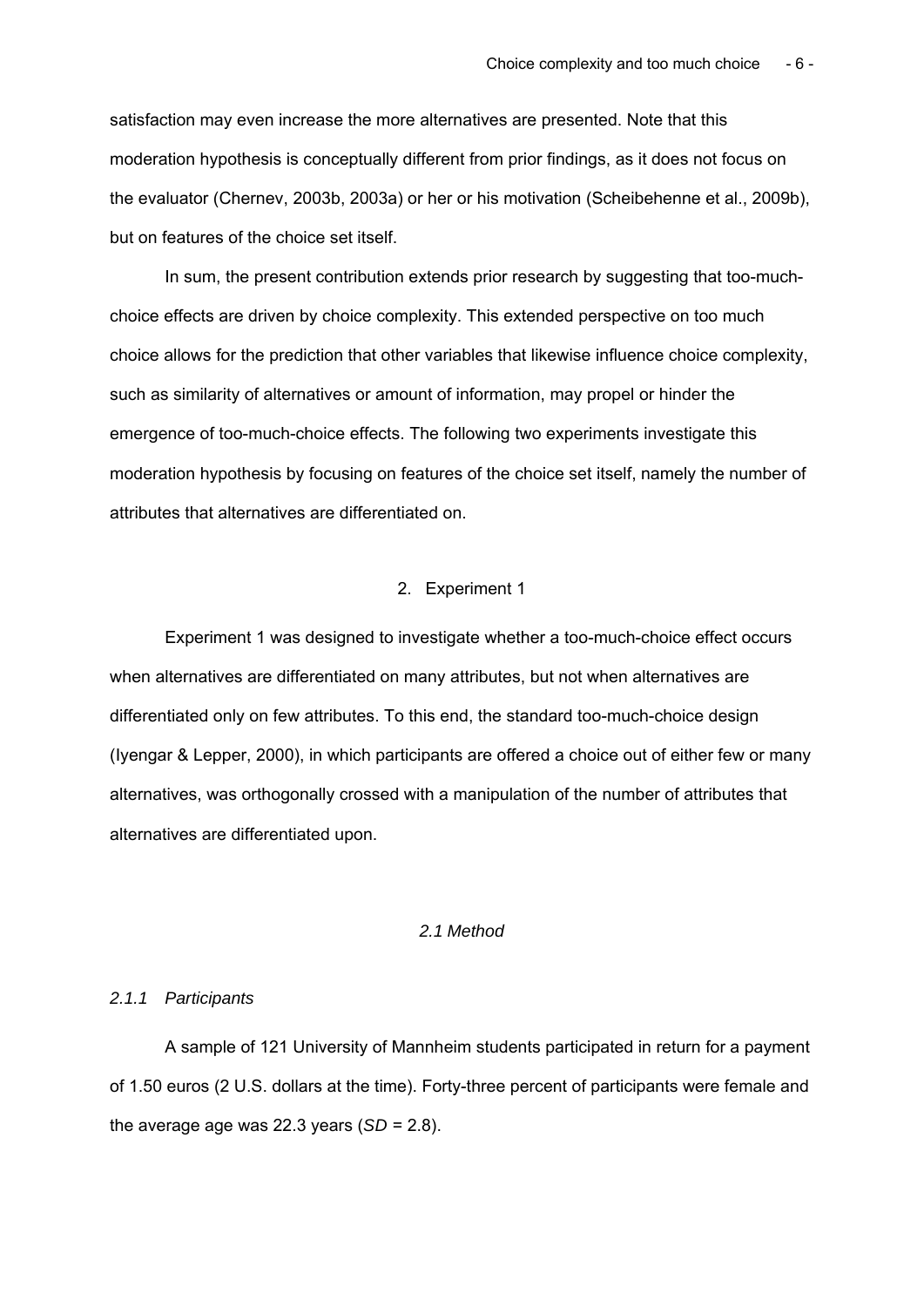## *2.1.2 Design and manipulations*

Participants were randomly assigned to a 3 (number of alternatives, 6 vs. 15 vs. 30) x 2 (number of attributes, 1 vs. 6) between-participants factorial design. The conditions of 6 and 30 alternatives were chosen to closely replicate the experiments reported by Iyengar and Lepper (2000). The conditions of 1 versus 6 attributes were chosen based on independent pre-testing, which revealed a considerable difference in perceived choice complexity.

#### *2.1.3 Procedure and materials*

After entering the laboratory, participants were greeted by the experimenter and thanked for their participation. Participants received a questionnaire and a paper chart on which several colored pens were displayed (the display). Pens were used as choice alternatives because both the number of alternatives and the number of choice attributes can easily be varied. Furthermore, we hypothesized that the likelihood of preference matching would be low for colored pens (for details on this reasoning, see Iyengar & Lepper, 2000). Participants only saw the displays and not real products.

*Choice task.* Participants' first task was to choose the one colored pen they liked best from a given display. They were asked to choose the pen as if they were shopping for it. Before seeing the display, participants were informed about the attributes on which the pens were differentiated, including a one-sentence description about what each attribute meant and what the different attribute levels were.

In the 1-attribute condition, pens varied in color only (6, 15, or 30 different colors); in the 6-attribute condition, pens varied in color, design (elegant, ergonomic, trendy, and sporty), pen width (four levels depicted on the display), ink color (aquamarine, azure-blue, ice-blue, and cobalt-blue), projected duration of use (10, 15, 20, or 25 hrs), and light resistance of the ink (2, 4, 6, or 8 years). The displays were created as random combinations of these attributes. In particular, we first created the 6–attribute–30-alternative (6–30) display by randomly drawing attribute combinations. The 30 hypothetical pens resulting from this draw were displayed on a sheet of paper, with 10 pens in a row and 3 pens in a column. For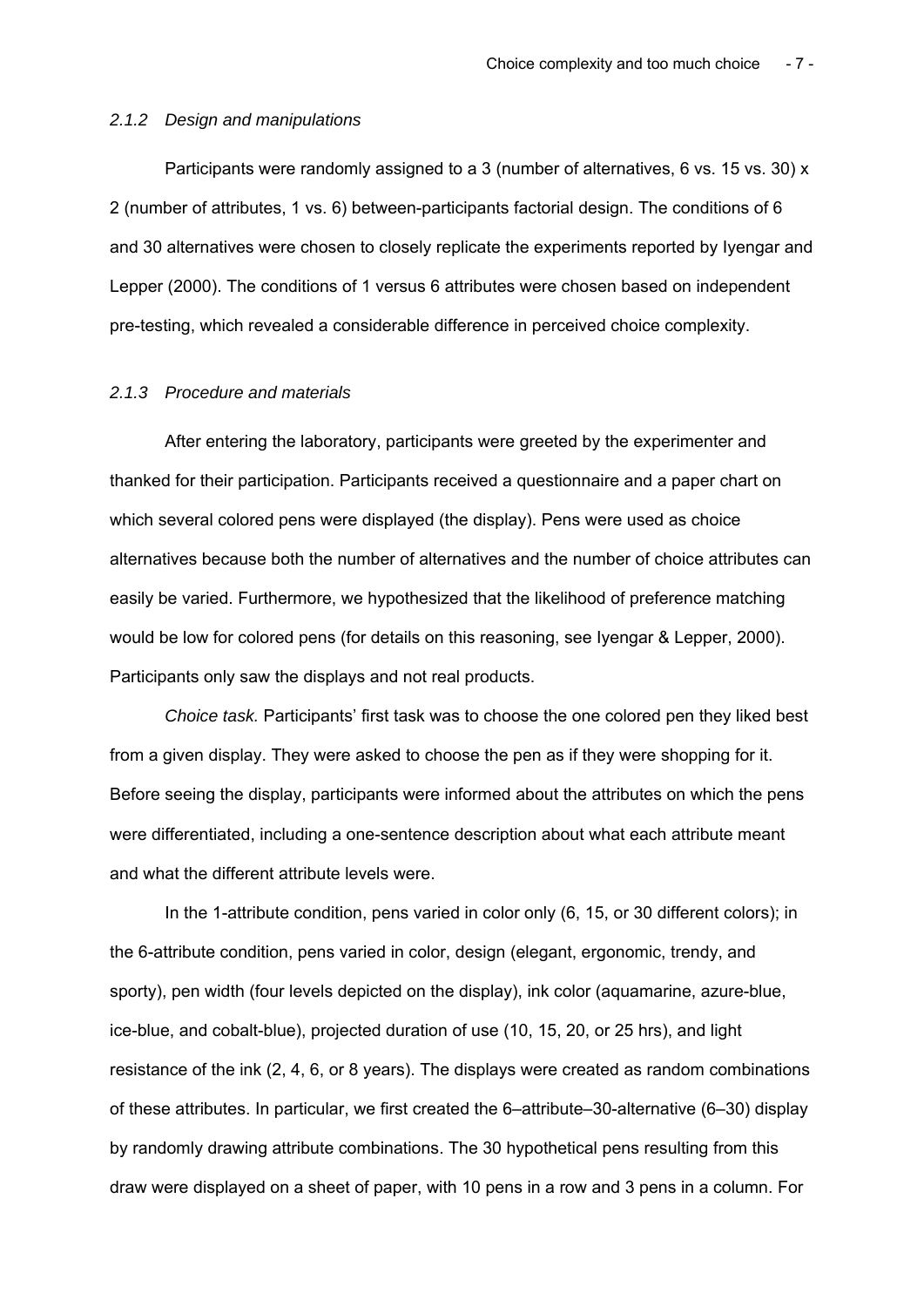each pen, the six attributes were listed one below the other (in the above-listed order). Color and pen width were displayed iconographically, while the other attributes were presented semantically.

Based on the 6–30 display, we created two 6–15 displays by randomly assigning each pen to one of two versions. Also based on the 6–30 display, we created five 6–6 displays by randomly assigning each pen to one of five versions. This procedure ensured that every pen displayed in the 6–30 condition would also be displayed in a 6–15 or 6–6 display. Figure 1 offers an example of a 6–6 condition.

Based on the 6-attribute displays, we created the 1-attribute displays by eliminating all of the attribute information except color. Participants were randomly assigned to one of the six (2 x 3) conditions, and within the 6- or 15-alternative conditions, randomly to one of the different display versions.

After having chosen a pen from the respective display, participants were asked to write the number of the chosen pen on the questionnaire and then to turn the display upside down.

*Control variables.* Next, participants indicated the perceived complexity of the choice process by means of two 9-point Likert-scaled items. The items read: "How complex was it to make a choice?" (1, *not at all complex*, to 9, *very complex*), and "To what extent were you overtaxed by the choice task?" (1, *not at all overtaxed*, to 9, *very overtaxed*).

Furthermore, perceived *attractiveness* of the choice display was assessed to probe for unwanted differences in the attractiveness of the displays. The item read: "How attractive was the assortment?," and it was scaled from 1, *not at all attractive*, to 9, *very attractive*.

*Satisfaction.* Participants' satisfaction with the chosen pen was assessed as dependent variable by means of two 9-point Likert-scaled items. The items read: "How satisfied are you with your choice?," and "What do you think: How satisfied would you be if you actually received this pen from us?," both scaled from 1, *not at all satisfied*, to 9, *very satisfied*. The latter item was to reflect potential behavioral responses.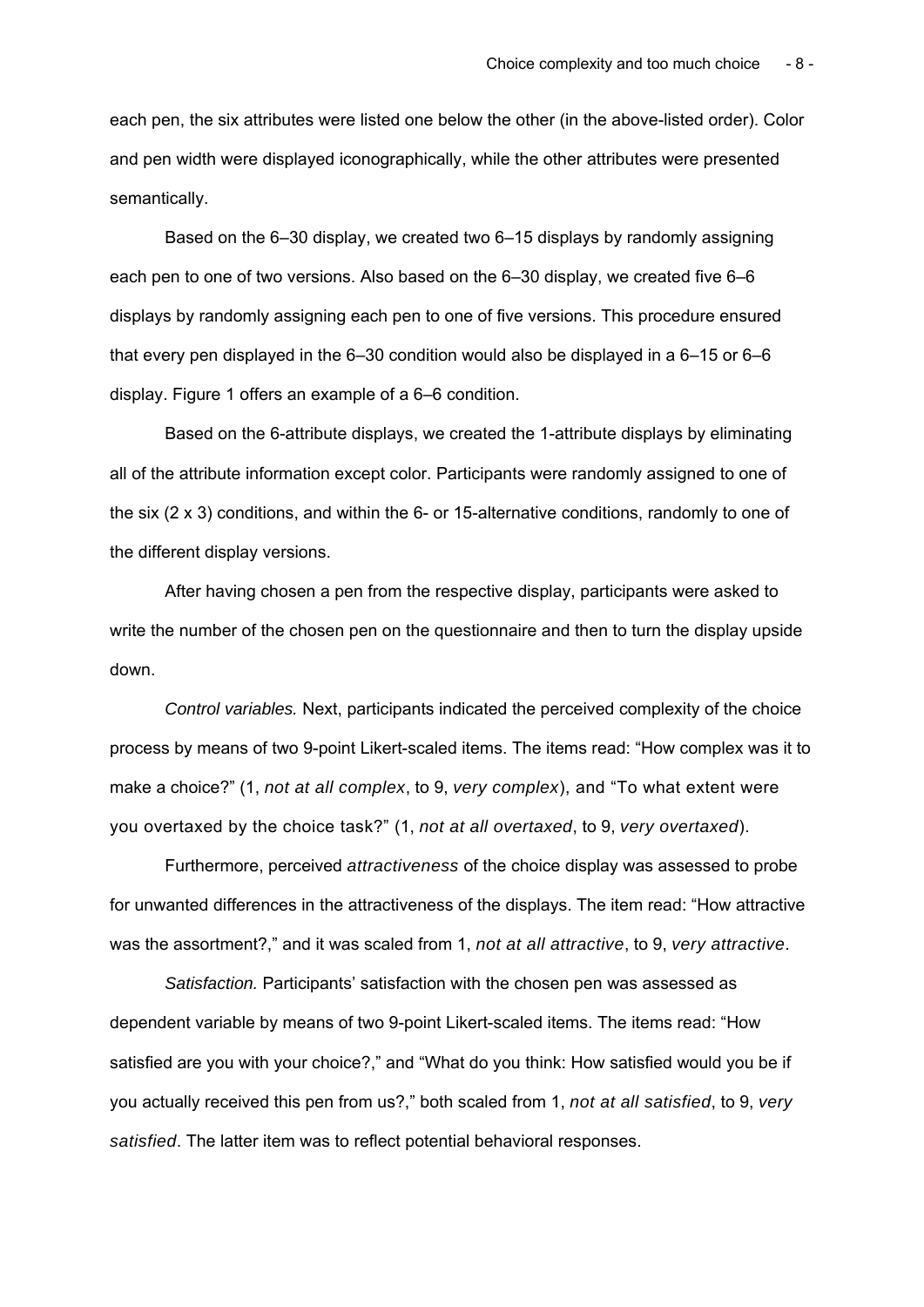*Demographic information.* Age and gender were assessed. Neither of the two variables changed the subsequently presented results in a meaningful manner and will thus not be further reported.

*2.2 Results* 

# *2.2.1 Control variables*

Since the two items targeting perceived complexity were strongly interrelated (*r* = .64, *p* < .01) they were combined to form a single measure, with higher values indicating higher levels of perceived complexity. This measure was subjected to a 3 (number of alternatives) x 2 (number of attributes) between-participants analysis of variance (ANOVA). In line with the hypotheses, participants reported lower levels of complexity in the 6-alternatives condition compared to the 15- and 30-alternatives conditions,  $M = 3.20$ ,  $SD = 1.74$ ;  $M = 4.62$ , *SD* = 1.99; *M* = 5.10, *SD* = 2.04, respectively, *F*(2, 115) = 11.71, *p* < .01. Furthermore, participants reported lower complexity in the 1-attribute condition compared to the 6 attributes condition, *M* = 3.78, *SD* = 2.01; *M* = 4.86, *SD* = 2.01, respectively,  $F(1, 115) = 10.39$ ,  $p < .01$ . These two main effects suggest that both the number of attributes and the number of alternatives influence choice complexity, with the highest level of complexity being achieved when participants chose out of 30 alternatives that were differentiated on six attributes (see Table 1). No interaction effect was observed (*F* < 1).

A potential alternative explanation for too-much-choice effects holds that smaller assortments are more attractive than larger ones and therefore produce higher levels of satisfaction. To refute such an alternative explanation, the item assessing attractiveness of the assortment was subjected to a 3 (number of alternatives) x 2 (number of attributes) between-participants ANOVA, yielding no effect of significance (all *F*s < 1.41). It thus appears that display-generation successfully produced displays of similar attractiveness.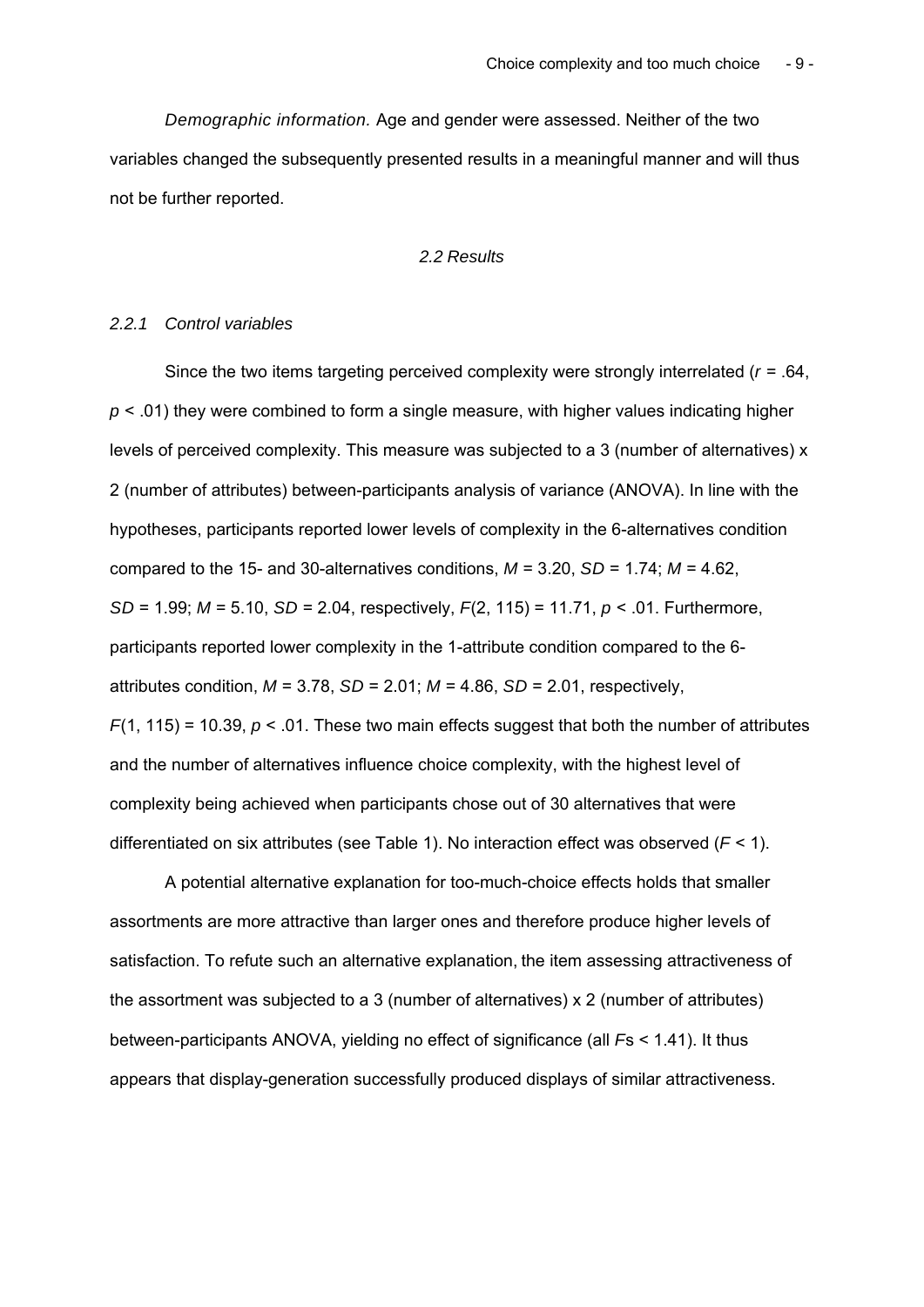## *2.2.2 Satisfaction with choice*

The two items assessing participants' satisfaction with the chosen alternative were averaged to form a single index (*r* = .62, *p* < .01), with higher values indicating higher experienced satisfaction. This measure was subjected to a 3 (number of alternatives) x 2 (number of attributes) between-participants ANOVA, yielding a marginally significant twoway interaction,  $F(2, 115) = 2.90$ ,  $p < .06<sup>1</sup>$  Both the main effect for number of alternatives,  $F(2, 115) = 1.50$ ,  $p > 0.22$ , and the main effect for number of attributes,  $F < 1$ , were nonsignificant (see Table 1). To further explore this interaction, planned contrasts were computed. As expected, when the alternatives were differentiated on six attributes, satisfaction was less, the more alternatives were offered, reflecting a too-much-choice effect,  $t(115) = 2.51$ ,  $p < .02$  (for the comparison of 6 vs. 30 alternatives). In contrast, when alternatives were differentiated on one attribute only, satisfaction was similar regardless of the number of alternatives (all *p* > .14). This pattern of results supports the outlined hypothesis that too-much-choice effects are particularly likely when choosing is complex.

## 3. Experiment 2

In Experiment 1, more was less only when alternatives were differentiated on six attributes. In contrast, when alternatives were differentiated on one attribute, satisfaction was independent of the number of alternatives. While in line with the hypotheses, the interaction pattern was weaker than expected, potentially due to the hypothetical nature of the experimental set-up. To bolster confidence in the reported findings, Experiment 2 was designed to replicate the results of the first experiment by relying on a more engaging setting: the choice of an MP3-player that participants stood a chance to receive at the end of the experiment.

In addition, to refute alternative explanations, two major changes were implemented. *First,* as an alternative to the suggested explanation of choice complexity, one could argue that the 1- and 6-attributes conditions spontaneously triggered different decision strategies. For instance, the 1-attribute condition might have prompted participants to use a simple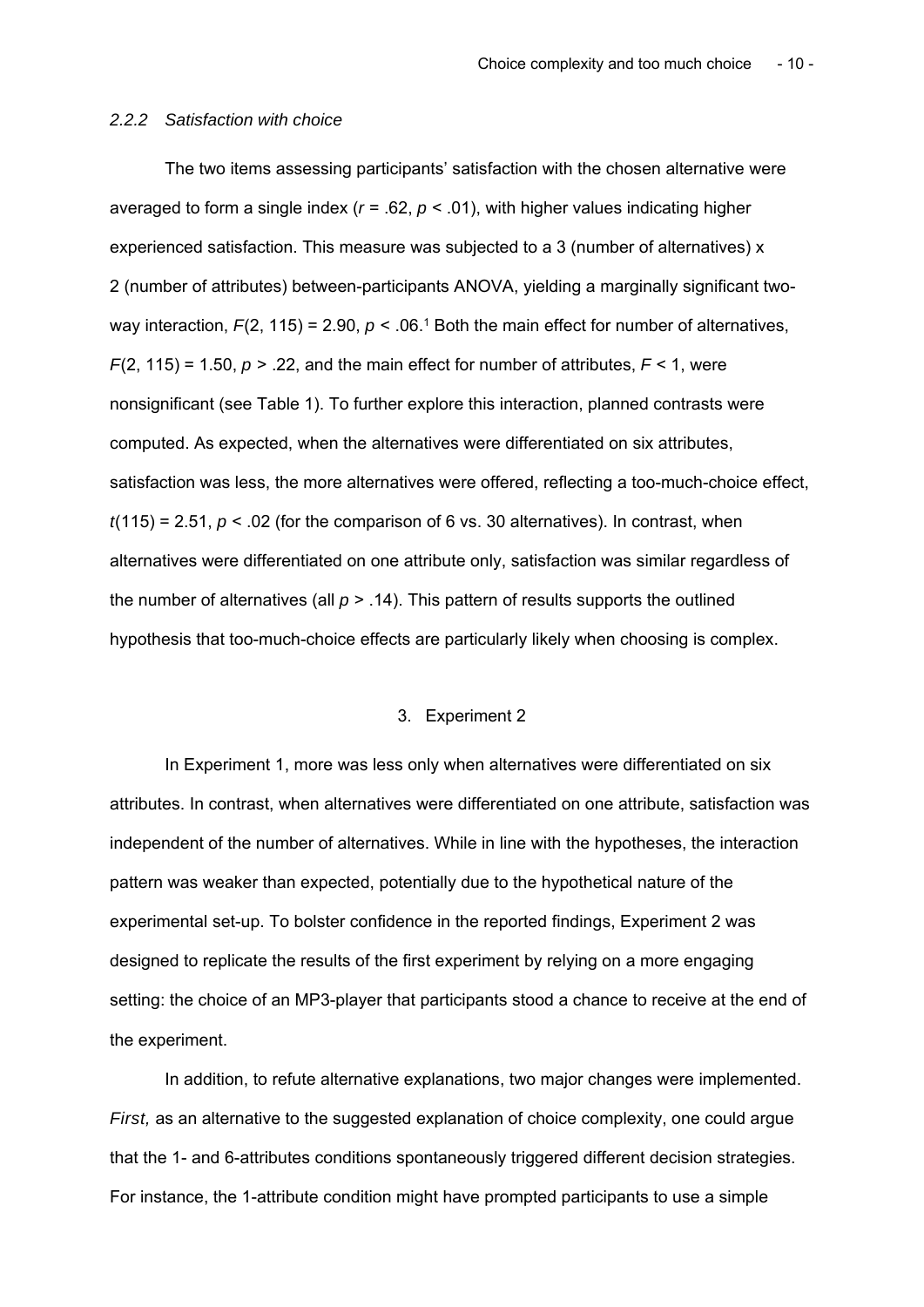lexicographic decision rule, such as Take-The-Best (Gigerenzer & Goldstein, 1996), whereas the 6-attributes condition might have triggered the use of more elaborate decision strategies that integrate several pieces of information, such as the "weighted additive rule" (WADD, Bettman, Luce, & Payne, 1998). Such differences in cued strategies could likewise result in the observed interaction effect, regardless of choice complexity. To refute this alternative explanation, the 1-attribute condition was omitted in Experiment 2, and participants were subjected to either a 4- or a 9-attributes condition. Pre-testing ensured that the 4-attributes condition was perceived as less complex than the 9-attributes condition. Since both conditions include a series of attributes, the two conditions should trigger similar decision strategies.

*Second,* following general practices in the too-much-choice literature (e.g., Iyengar & Lepper, 2000), in Experiment 1, the displays were produced by first generating the biggest set (30 alternatives), and then randomly drawing from this set to produce the smaller sets (6 and 15 alternatives). Although unlikely, it is possible that this procedure results in unwanted differences between displays, such as differences in attractiveness or differences in the correlations between attributes. To counter this possibility, all the displays in Experiment 2 were generated by the same random algorithm, as detailed below.

## *3.1 Method*

#### *3.1.1 Participants*

A sample of 108 University of Mannheim students participated in return for 1.50 euros (2 U.S. dollars at the time). Three participants were excluded from the analyses because they did not participate seriously and provided apparently random answers. Of the remaining participants, forty-five percent were female and the average age was 22.2 years (*SD* = 3.1).

#### *3.1.2 Design and manipulations*

Participants were randomly assigned to a 2 (number of alternatives, 6 vs. 30) x 2 (number of attributes, 4 vs. 9) between-participants factorial design. Four versus nine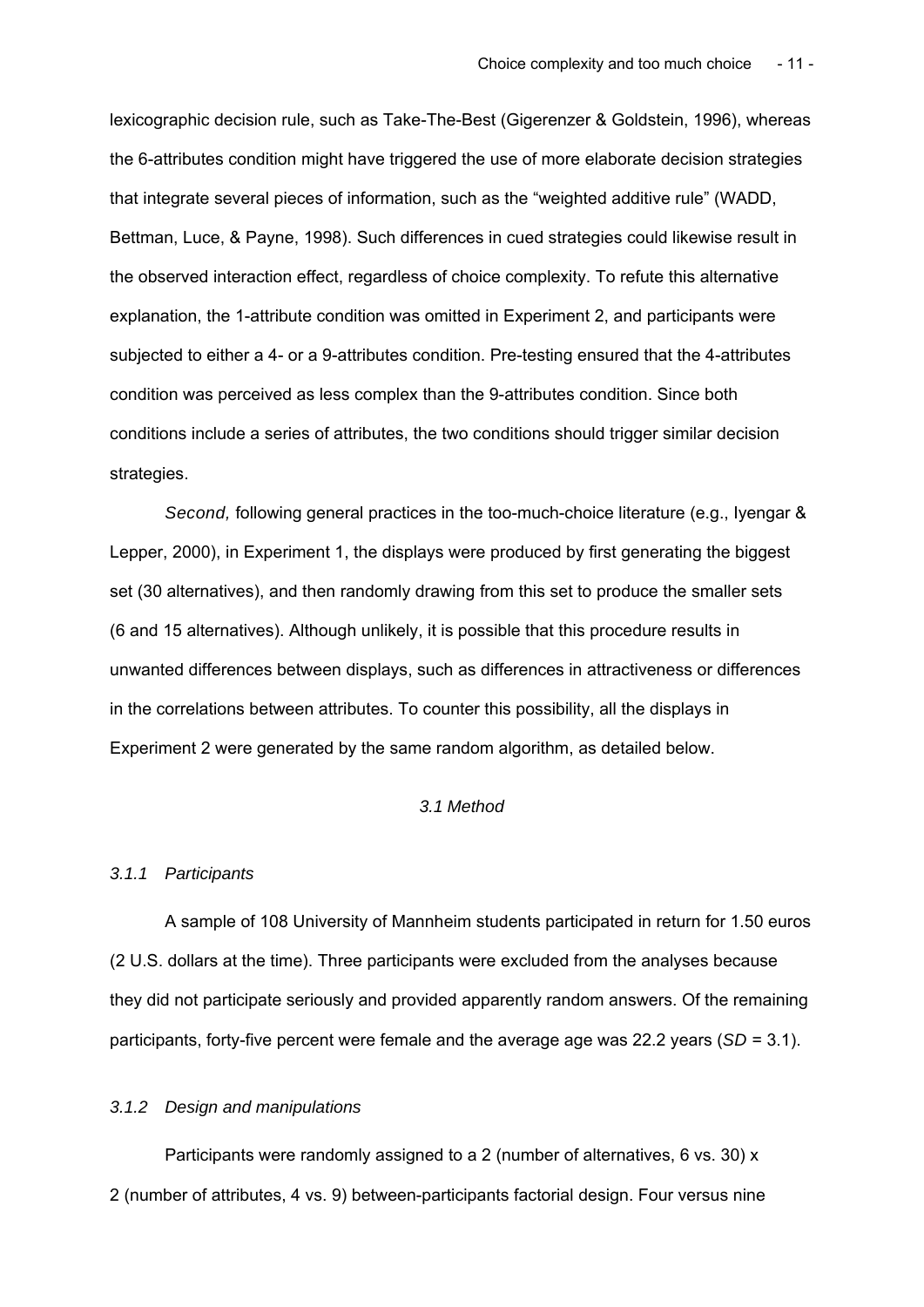attribute levels were selected to ensure a reasonable difference between the levels, while at the same time triggering similarly elaborate decision strategies.

#### *3.1.3 Procedure and materials*

Procedure and materials were similar to Experiment 1, aside from changes to the choice task. First, with MP3-players, a more meaningful and expensive product was chosen. At the beginning of the experiment, participants were informed that they stood a chance of winning the MP3-player they choose (or a very similar one). This instruction was meant to render the experimental situation more engaging and real.<sup>2</sup> As in Experiment 1, participants received displays with descriptions of all alternatives on one single sheet of paper.

Second, new displays were generated. In the 9-attributes condition, MP3-players varied on memory capacity (512MB, 1024MB, 2048MB), weight (10g, 30g, 45g), runtime (10h, 20h, 30h), sound quality  $(+++, ++, +)$ , user-friendliness  $(+++, ++, +)$ , quality of earphones (+++, ++, +), microphone (yes, no), ID3-tag-display (yes, no), and warranty (2 or 3 years). Sound quality, user-friendliness, and quality of earphones were supposedly ratings from product tests. In the 4-attributes condition, MP3-players varied on the first four attributes only—memory capacity, weight, runtime, and sound quality. All values were meaningful at the time of study.

In contrast to Experiment 1, all displays were generated by means of a random algorithm that took the following restrictions into account: no identical alternatives within each display, no perfect correlations between attributes, the utility of every alternative (assuming equal weights) is between plus/minus one standard deviation from the expected value, the standard deviations of single-attribute utilities are similar across alternatives, and both the average utility and the standard deviation of utilities per display are similar across displays. This procedure was to ensure that displays did not "accidentally" differ in attractiveness or complexity.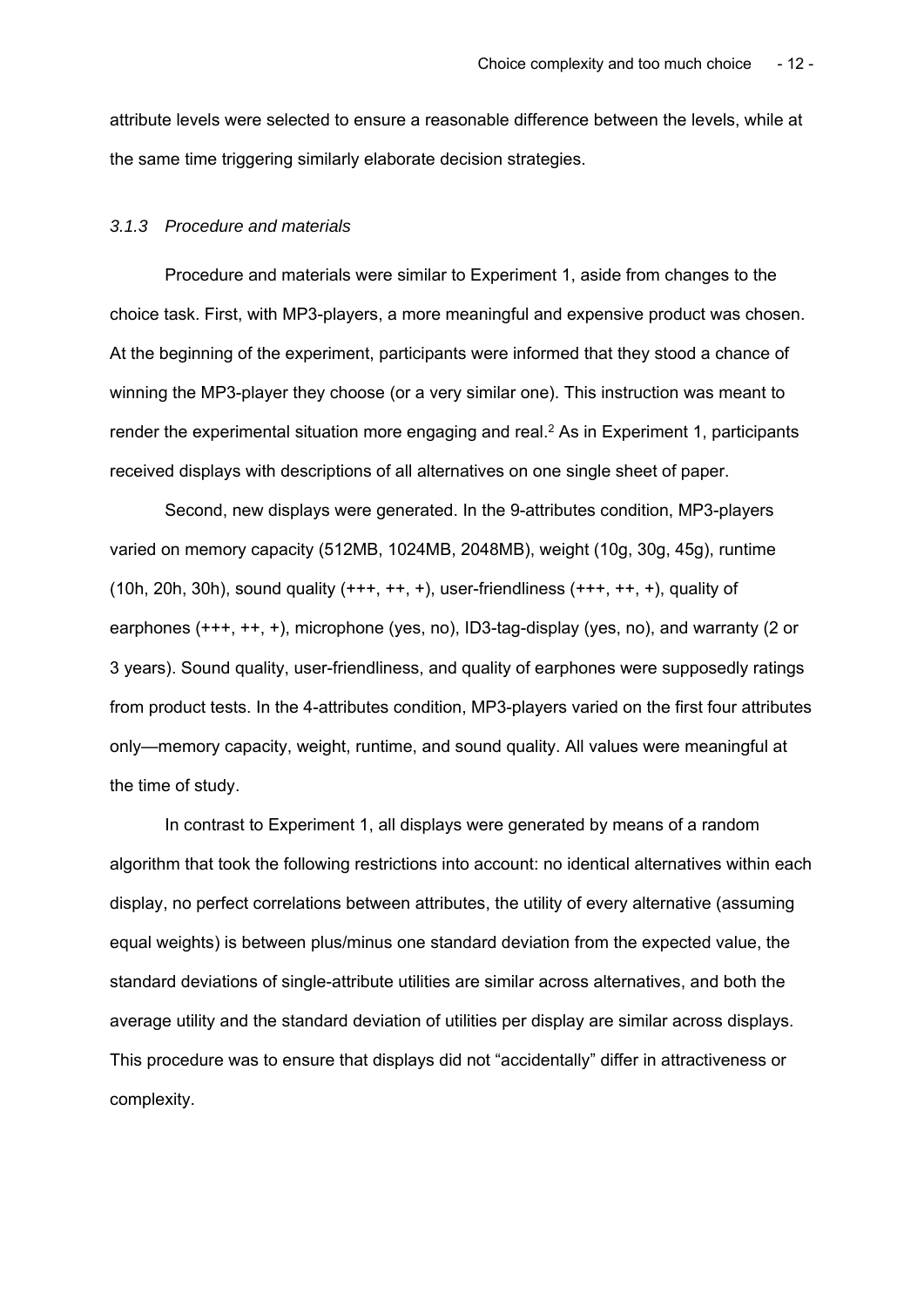## *3.2 Results*

#### *3.2.1 Control variables*

Since the two items measuring perceived complexity were strongly interrelated  $(r = .60, p < .01)$ , they were combined to form a single measure, with higher values indicating higher levels of perceived complexity. This measure was subjected to a 2 (number of alternatives) x 2 (number of attributes) between-participants ANOVA. Participants reported lower levels of complexity in the 6-alternatives condition compared to the 30-alternatives conditions, *M* = 3.48, *SD* = 1.74; *M* = 5.08, *SD* = 2.05, respectively, *F*(1, 101) = 19.79, *p* < .01. Furthermore, participants perceived the 4-attributes condition as less complex than the 9-attributes condition,  $M = 3.81$ ,  $SD = 1.91$ ;  $M = 4.79$ ,  $SD = 2.10$ , respectively, *F*(1, 101) = 7.36, *p* < .01. Both the number of alternatives and the number of attributes thus influenced perceived complexity, with the highest level of complexity being reached when participants chose out of 30 alternatives that were differentiated on nine attributes. The interaction term was not significant,  $F(1, 101) = 1.70$ .

#### *3.2.2 Satisfaction with choice*

The two items assessing participants' satisfaction with the chosen alternative were averaged to form a single index (*r* = .45, *p* < .01), with higher values indicating higher experienced satisfaction. This measure was subjected to a 2 (number of alternatives) x 2 (number of attributes) between-participants ANOVA, yielding a significant two-way interaction,  $F(1, 101) = 4.29$ ,  $p < .05$  (all other effects,  $p > .13$ ). Replicating Experiment 1, a too-much-choice effect emerged when alternatives were differentiated on many attributes,  $t(101) = 1.95$ ,  $p < .06$ . In contrast, when alternatives were differentiated on few attributes, satisfaction was similar regardless of the number of alternatives, *t* = 1.02 (see Figure 2). Again, this pattern of results supports the outlined moderation hypothesis, suggesting that too-much-choice effects are particularly likely when choosing is complex.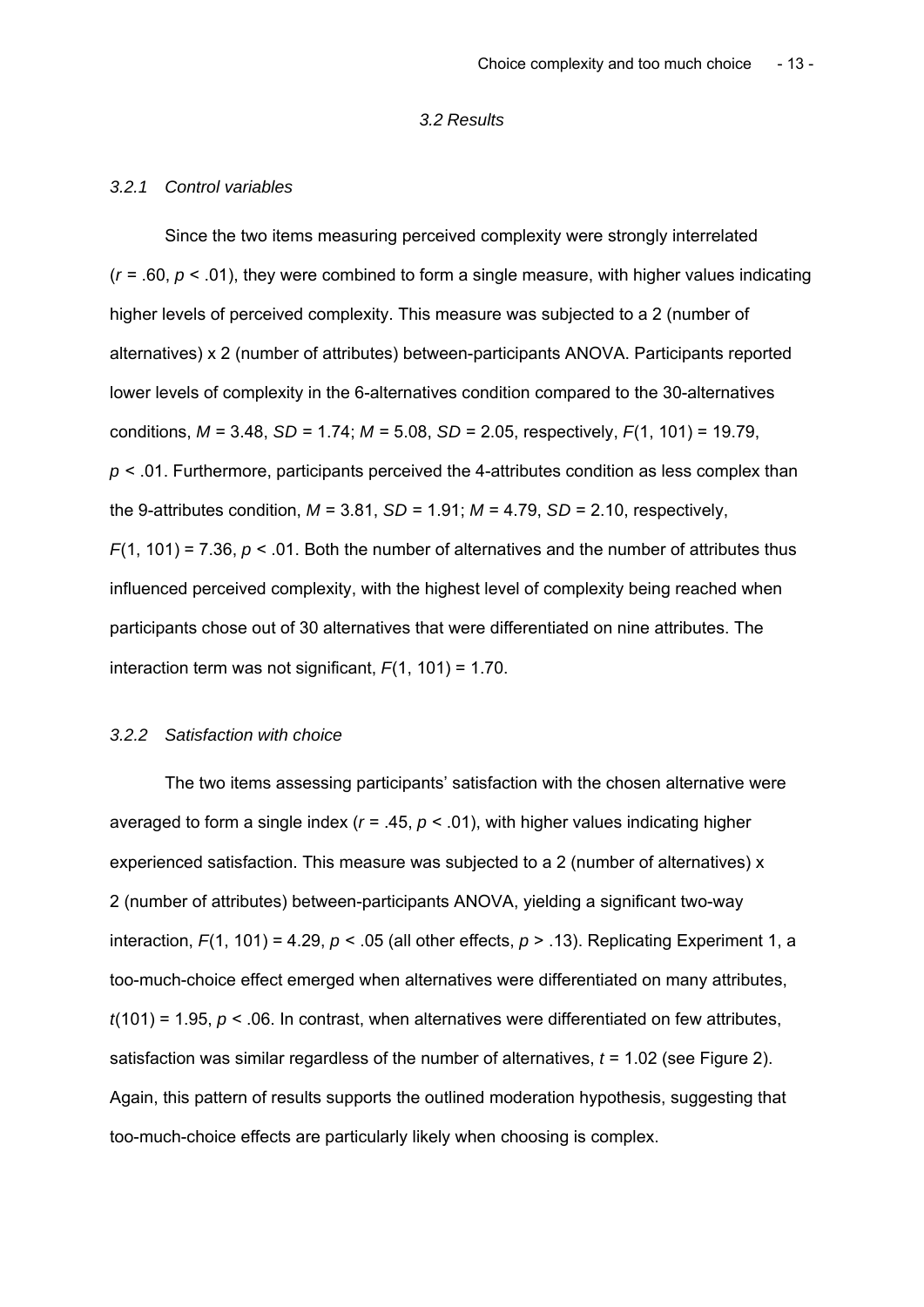## 4. General Discussion

In two experiments, the too-much-choice effect—less satisfaction after choosing from an extensive as compared to a limited choice set (Iyengar & Lepper, 2000)—was reliably observed when alternatives were differentiated on many attributes; however, when alternatives were differentiated on few attributes only, satisfaction was unrelated to choice set size. This pattern of results suggests that too-much-choice effects may occur once a certain level of choice complexity has been reached. Given the theoretical and practical significance of the too-much-choice effect, demonstrating this moderation may help to successfully design future research in order to further understand why more may sometimes be less.

Several aspects of the present research appear noteworthy. First, by pointing to the role of choice complexity, a broader conceptualization of too much choice is suggested. Such a broader perspective allows for predictions of which variables may facilitate or hinder the emergence of too-much-choice effects. As the too-much-choice effect has not always proven reliable (Scheibehenne et al., 2009a), understanding the "when" of its occurrence is of prime importance. In line with this, the present experiments revealed too-much-choice effects when alternatives were differentiated on many attributes. Note that this moderation result conceptually parallels findings by Chernev (2003b, 2003a) as well as Scheibehenne and colleagues (2009b), who also proposed variables that moderate the emergence of too-muchchoice effects. Whereas prior research focused on variables external to the choice set, the present contribution highlights the importance of features inherent to the choice set.

Second, the lack of a too-much-choice effect in conditions of few attributes may appear to contradict findings reported by Iyengar and Lepper (2000, Exp. 1), who observed a too-much-choice effect even if alternatives were differentiated only on the attribute of jamflavors. However, although the number of attributes was low in Iyengar and Lepper's jamstudy, it may well be that other variables of the experimental setting, such as the particular arrangement of alternatives, unwittingly increased choice complexity. This assumption would reconcile prior findings with the present evidence. Moreover, this assumption underscores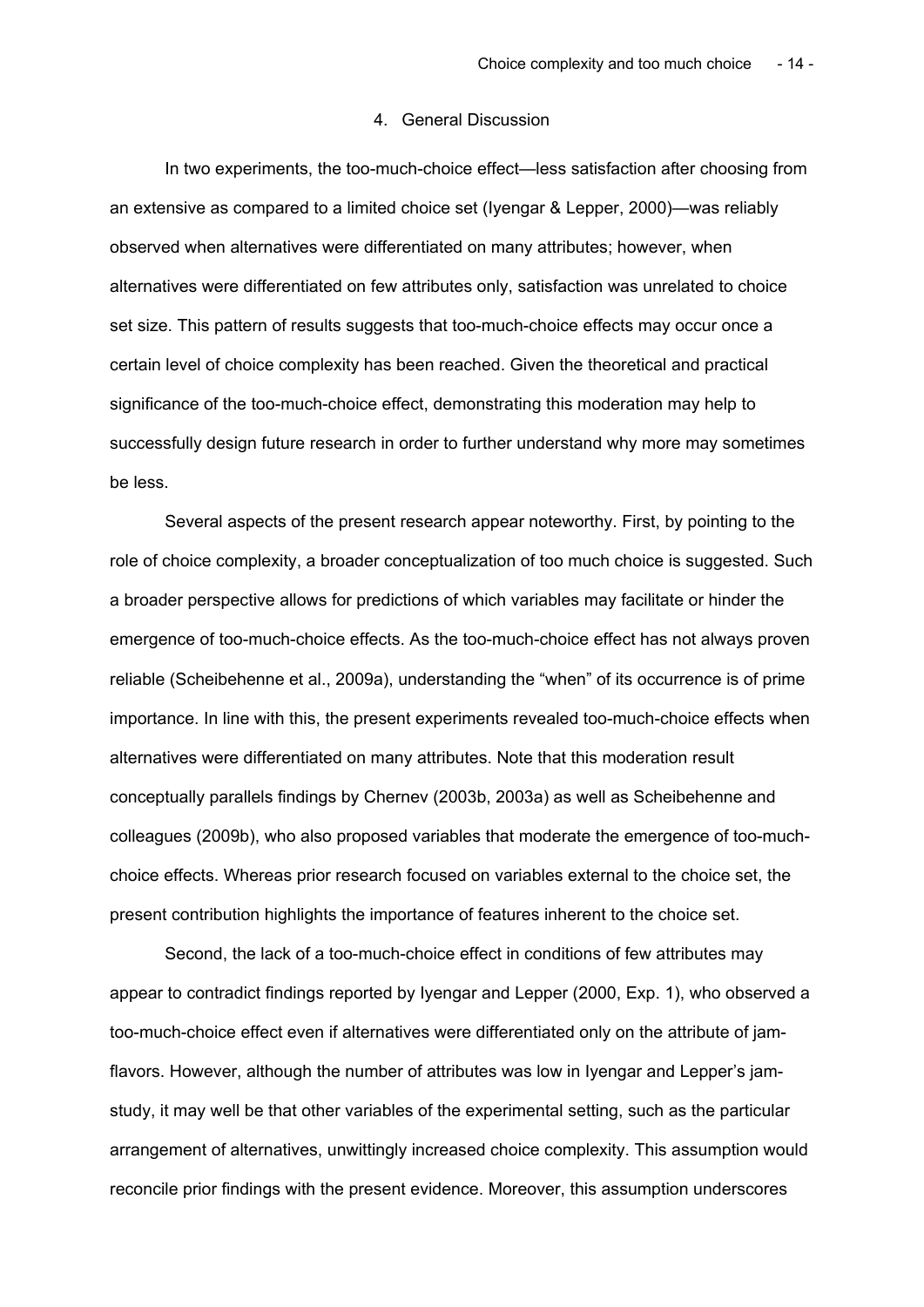that choice complexity may be influenced in many ways. For instance, a choice set in which alternatives are ordered by attribute value rather than randomly may be perceived as less complex. Similarly, choosing may be less complex when the choice set includes dissimilar rather than very similar options (Fasolo, Hertwig et al., 2009). Also, a choice set with a clearly dominant alternative may be perceived as less complex than a choice set without such a star (e.g., Dhar, 1997; Dhar & Nowlis, 1999; Fasolo, McClelland, & Todd, 2006). Choosing may also be less complex when alternatives are presented sequentially rather than in parallel (Messner, DePino, Krämer, & Wänke, 2006), and when the sequential process starts from a small assortment and moves to progressively larger ones, rather than the reverse (Levav, Heitmann, Herrmann, & Iyengar, 2007). Finally, a choice set may be perceived as more complex when viewed for the first time as compared to repeated exposures. As this list of examples illustrates, many variables may be hypothesized to influence choice complexity, and are thus likely to affect the emergence of too much choice.

Third, the experiments reported in this contribution made use of a so-called moderation-by-aspect design—that is, an independent variable of interest is orthogonally crossed with a moderating factor (Spencer, Zanna, & Fong, 2005)—in order to further understand the conditions in which too-much-choice effects can be expected. Note, however, that the two independent variables investigated here (number of alternatives and number of attributes) are hypothesized to influence the same underlying variable, choice complexity. This suggests that the overall relationship between choice complexity and satisfaction is nonlinear. Rather, one may hypothesize that the negative relationship between number of alternatives and satisfaction known as the too-much-choice effect is observed only after a certain threshold of choice complexity has been crossed. Although such a threshold model is currently speculative, it is worth pointing out that not only the present findings, but also prior research by Shah and Wolford (2007)—who observed a negative trend between the number of alternatives and satisfaction only for medium to high assortment sizes, that is, after a certain threshold of choice complexity had been crossed—is in line with such a perspective. Similarly, the very fact of contrasting 6 to 30 alternatives, which is standard in too-much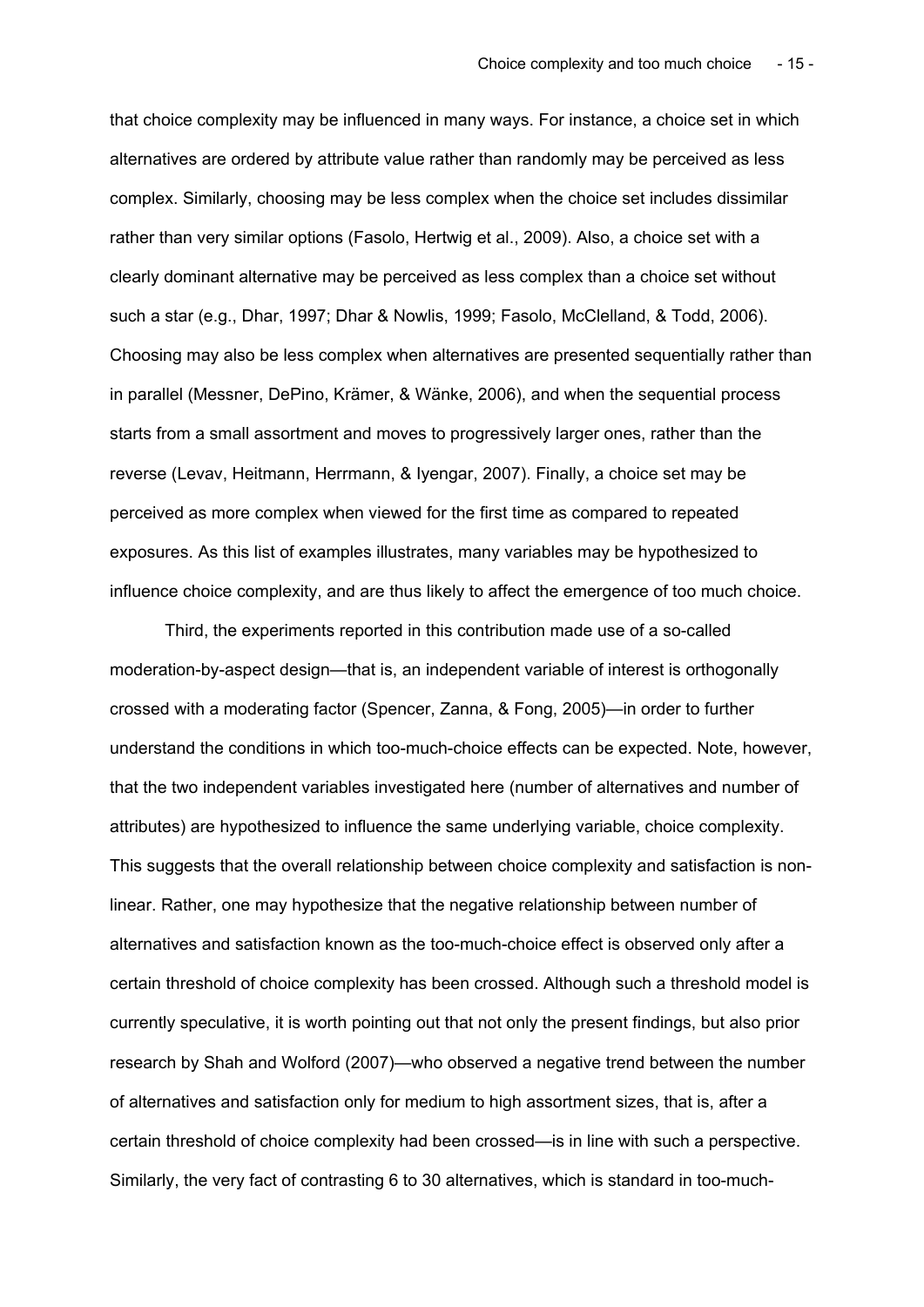choice research, and not, for instance, 2 to 10, may hint at the existence of a threshold of choice complexity that needs to be crossed before increases in choice complexity result in lower satisfaction.

Fourth, the present findings conceptually map on to and extend previous research on information overload, where the amount of information was commonly defined as the number of alternatives multiplied by the number of attributes (Jacoby, Speller, & Kohn, 1974). The original information overload hypothesis states that the quality of a decision decreases with high amounts of information. Although this initial evidence was criticized on methodological and conceptual grounds, subsequent research confirmed that an overload of information may reduce decision quality (e.g., Malhotra, 1982; Van Herpen & Pieters, 2002). Notably, this research also took the distribution of attribute levels into account, which may appear as yet another aspect of the psychological concept of choice complexity suggested here. In combination, then, research on information overload and too much choice suggests that increases in choice complexity may be associated with negative consequences such as lower decision quality (information overload) or reduced satisfaction and consumption (toomuch-choice effect).

Finally, with the present findings in mind, it is interesting to return to the retailing strategies mentioned in the introduction of offering more variety versus feigning abundance. Both strategies cater to consumers' preference for abundance and should thus equally attract consumers. However, the strategies differ in complexity. While increasing diversity by adding different products is likely to increase complexity, adding more of the same in the same location is not. In this way, offering more variety may trigger too-much-choice effects, whereas feigning ampleness—for instance with mirrors, false bottoms, or just by presenting every product twice—may not. In support of these speculations, Broniarczyk, Hoyer, and McAlister (1998) conducted a field study in which convenience stores reduced the variety of options while holding stock space constant. Compared to matched control stores, this strategic change did not impair assortment perceptions, but led to an increase in sales. Potentially, this was because offering less variety, while keeping the amount of goods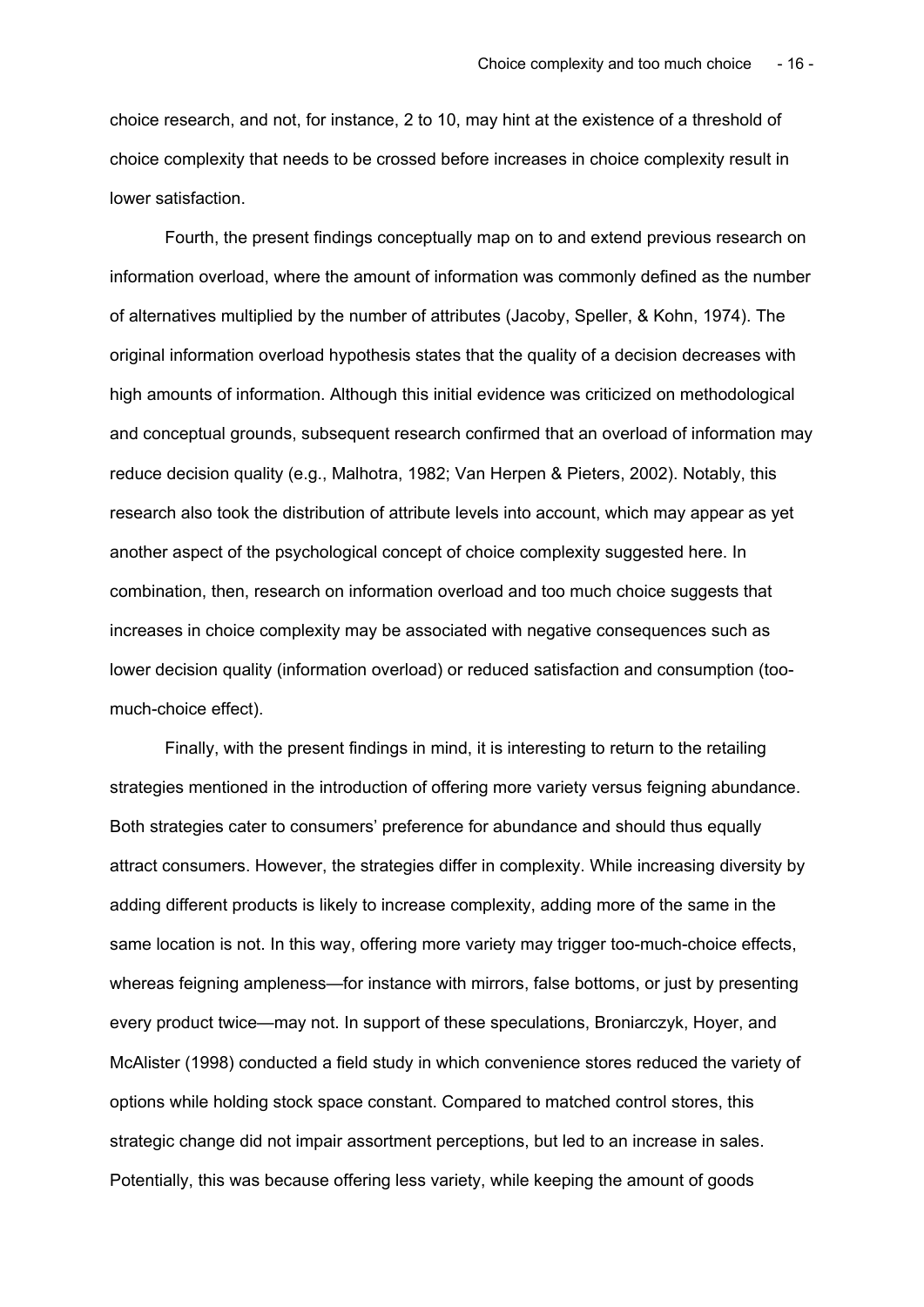constant, reduced choice complexity, thereby preventing the negative consequences of too much choice for satisfaction and consumption.

# 5. Conclusion

The present contribution extends prior research on the effect of having too much choice by highlighting the role of choice complexity. Based on two experiments, it is suggested that too-much-choice effects may be expected when choice complexity is high. Together with prior moderation findings, these results suggest that at least some of the heterogeneity in effect sizes across too-much-choice studies may be explained by moderating variables, so that more may at least sometimes be less.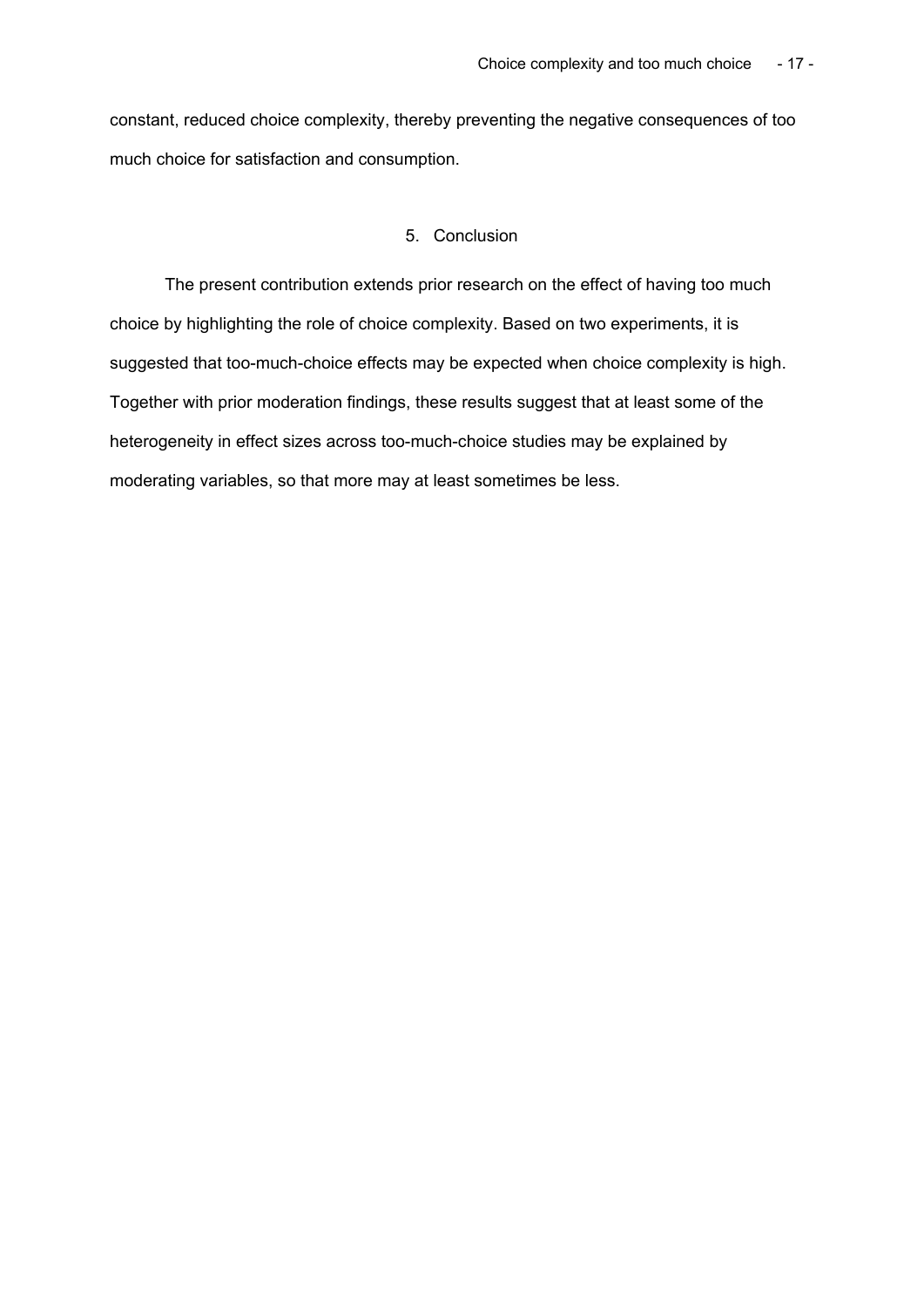## References

- Bettman, J. R., Luce, M. F., & Payne, J. W. (1998). Constructive consumer choice processes. *Journal of Consumer Research, 25*(3), 187-217.
- Broniarczyk, S. M., Hoyer, W. D., & McAlister, L. (1998). Consumers' perceptions of the assortment offered in a grocery category: The impact of item reduction. *Journal of Marketing Research, 35*(2), 166-176.
- Chernev, A. (2003a). Product assortment and individual decision processes. *Journal of Personality and Social Psychology, 85*(1), 151-162.
- Chernev, A. (2003b). When more is less and less is more: The role of ideal point availability and assortment in consumer choice. *Journal of Consumer Research, 30*(2), 170-183.
- Dhar, R. (1997). Consumer preference for a no-choice option. *Journal of Consumer Research, 24*(2), 215-231.
- Dhar, R., & Nowlis, S. M. (1999). The effect of time pressure on consumer choice deferral. *Journal of Consumer Research, 25*(4), 369-384.
- Fasolo, B., Carmeci, F. A., & Misuraca, R. (2009). The effect of choice complexity on perception of the time spent choosing: When choice takes longer but feels shorter. *Psychology & Marketing, 26*(3), 213-228.
- Fasolo, B., Hertwig, R., Huber, M., & Ludwig, M. (2009). Size, entropy, and density: What is the difference that makes the difference between small and large real-world assortments? *Psychology & Marketing, 26*(3), 254-279.
- Fasolo, B., McClelland, G. H., & Todd, P. M. (2006). Escaping the tyranny of choice: When fewer attributes make choice easier. *Marketing Theory*.
- Gigerenzer, G., & Goldstein, D. G. (1996). Reasoning the fast and frugal way: Models of bounded rationality. *Psychological Review, 103*(4), 650-669.
- Iyengar, S. S., & Lepper, M. R. (2000). When choice is demotivating: Can one desire too much of a good thing? *Journal of Personality and Social Psychology, 79*(6), 995-1006.
- Iyengar, S. S., Wells, R. E., & Schwartz, B. (2006). Doing better but feeling worse: Looking for the "best" job undermines satisfaction. *Psychological Science, 17*(2), 143-150.
- Jacoby, J., Speller, D. E., & Kohn, C. A. (1974). Brand choice behavior as a function of information load. *Journal of Marketing Research, 11*(1), 63-69.
- Levav, J., Heitmann, M., Herrmann, A., & Iyengar, S. S. (2007). *Order in product customization decisions: Evidence from field experiments*. Unpublished manuscript, Columbia Business School.
- Malhotra, N. K. (1982). Information load and consumer decision making. *Journal of Consumer Research, 8*(4), 419-430.
- Messner, C., DePino, D., Krämer, C., & Wänke, M. (2006). *Über die Qual der Wahl und die Freude am Treffen vieler Entscheidungen.* Paper presented at the 45th Congress of the DGPs (German Society for Psychology), Nürnberg.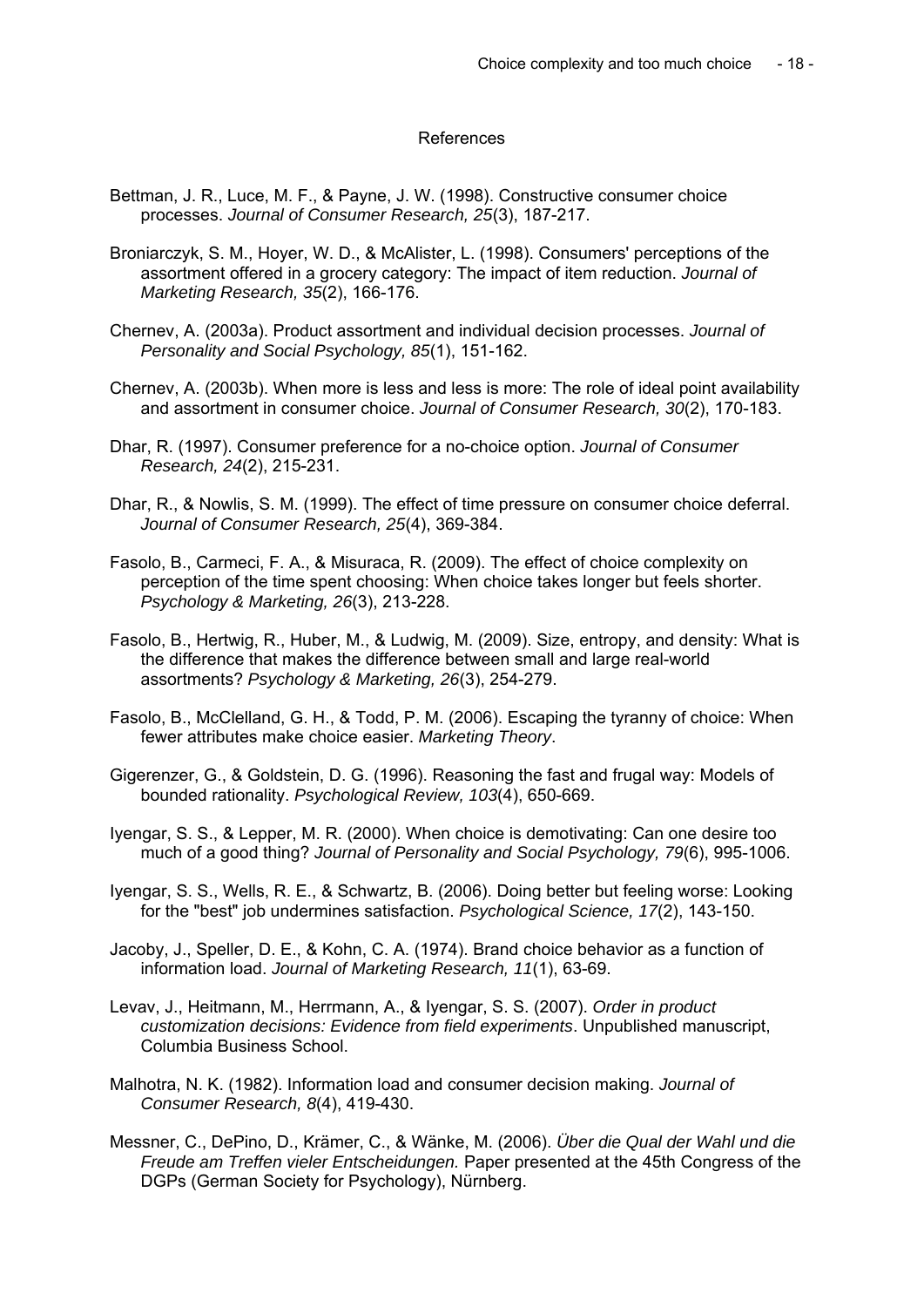- Mick, D. G., Broniarczyk, S. M., & Haidt, J. (2004). Choose, choose, choose, choose, choose, choose, choose: Emerging and prospective research on the deleterious effects of living in consumer hyperchoice. *Journal of Business Ethics, 52*, 207-211.
- Rieskamp, J., Busemeyer, J. R., & Mellers, B. A. (2006). Extending the bounds of rationality: Evidence and theories of preferential choice. *Journal of Economic Literature, 44*, 631- 661.
- Scheibehenne, B. (2007). *The effect of having too much choice.* Unpublished doctoral thesis, Humboldt-Universität zu Berlin, Berlin.
- Scheibehenne, B., Greifeneder, R., & Todd, P. M. (2009a). *Can there ever be Too Many Options? Re-Assessing the Effect of Choice Overload*. Unpublished manuscript, Indiana University.
- Scheibehenne, B., Greifeneder, R., & Todd, P. M. (2009b). What moderates the effect of too much choice? *Psychology & Marketing, 26*, 229-253.
- Schwartz, B. (2004). The tyranny of choice. *Scientific American, 290*(4), 70-75.
- Shah, A. M., & Wolford, G. (2007). Buying behavior as a function of parametric variation of number of choices. *Psychological Science, 18*(5), 369-370.
- Spencer, S. J., Zanna, M. P., & Fong, G. T. (2005). Establishing a causal chain: Why experiments are often more effective than mediational analyses in examining psychological processes. *Journal of Personality and Social Psychology, 89*(6), 845-851.
- Van Herpen, E., & Pieters, R. (2002). The variety of an assortment: An extension to the attribute-based approach. *Marketing Science, 21*, 331-341.
- Wänke, M., & Greifeneder, R. (2007). Mehr ist mehr? Die psychologische Wirkung von Angebotsvielfalt und Markenbreite. In A. Florack, M. Scarabis & E. Primosch (Eds.), *Psychologie der Markenführung* (pp. 149-158). München: Vahlen.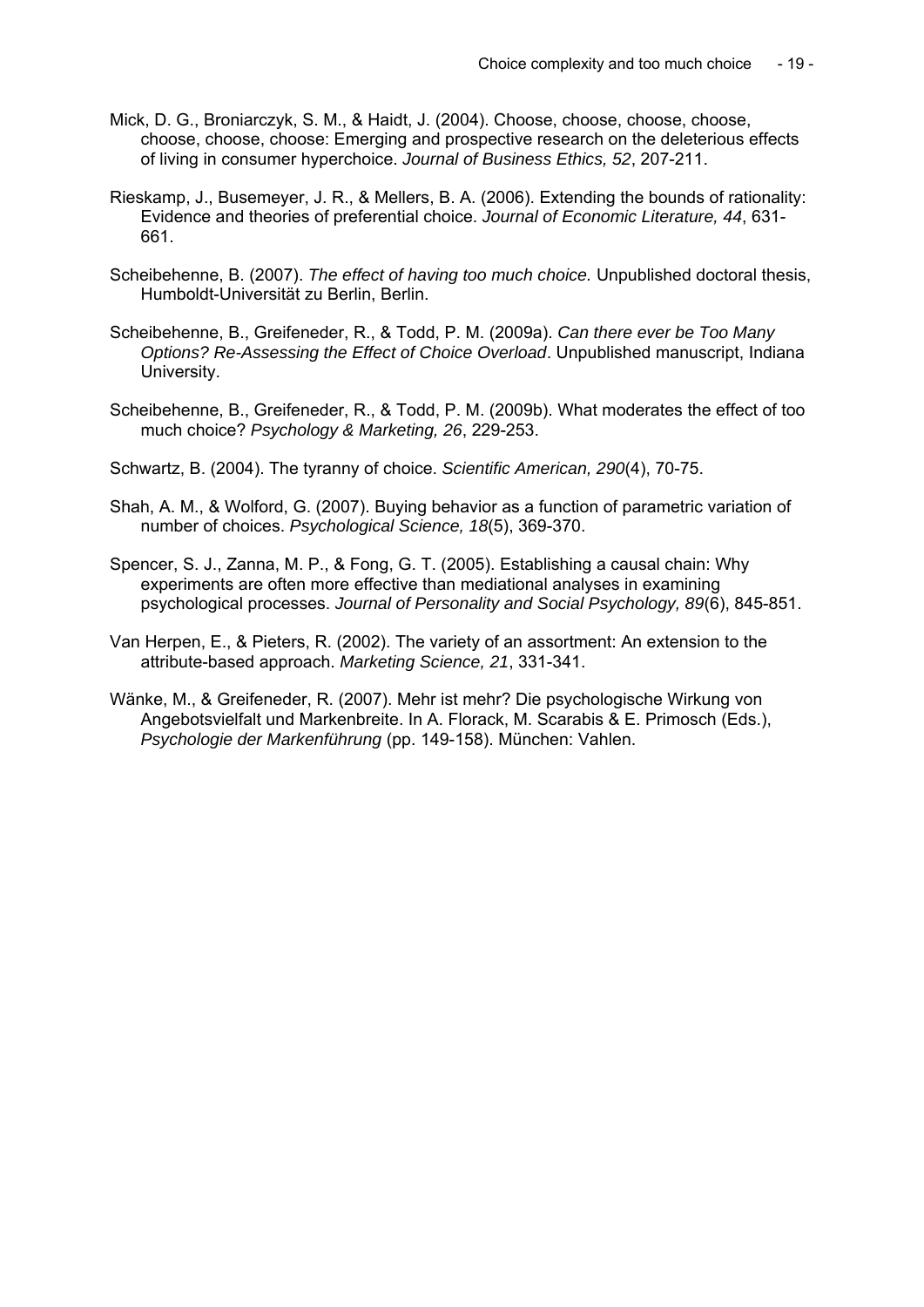# Footnotes

- <sup>1</sup> The interaction is significant when focusing only on the conditions of 6 versus 30 alternatives—which is standard in the literature (e.g., Iyengar & Lepper, 2000)—in planned contrast analyses, *t*(115) = 2.10, *p* < .04.
- <sup>2</sup> Given that all displayed MP3-players were generated randomly, none of the winners could receive the exact MP3-player that she or he had chosen. Rather, all winners received "a very similar one." Care was taken, however, that all prizes were at least as good as the MP3-player participants had initially chosen.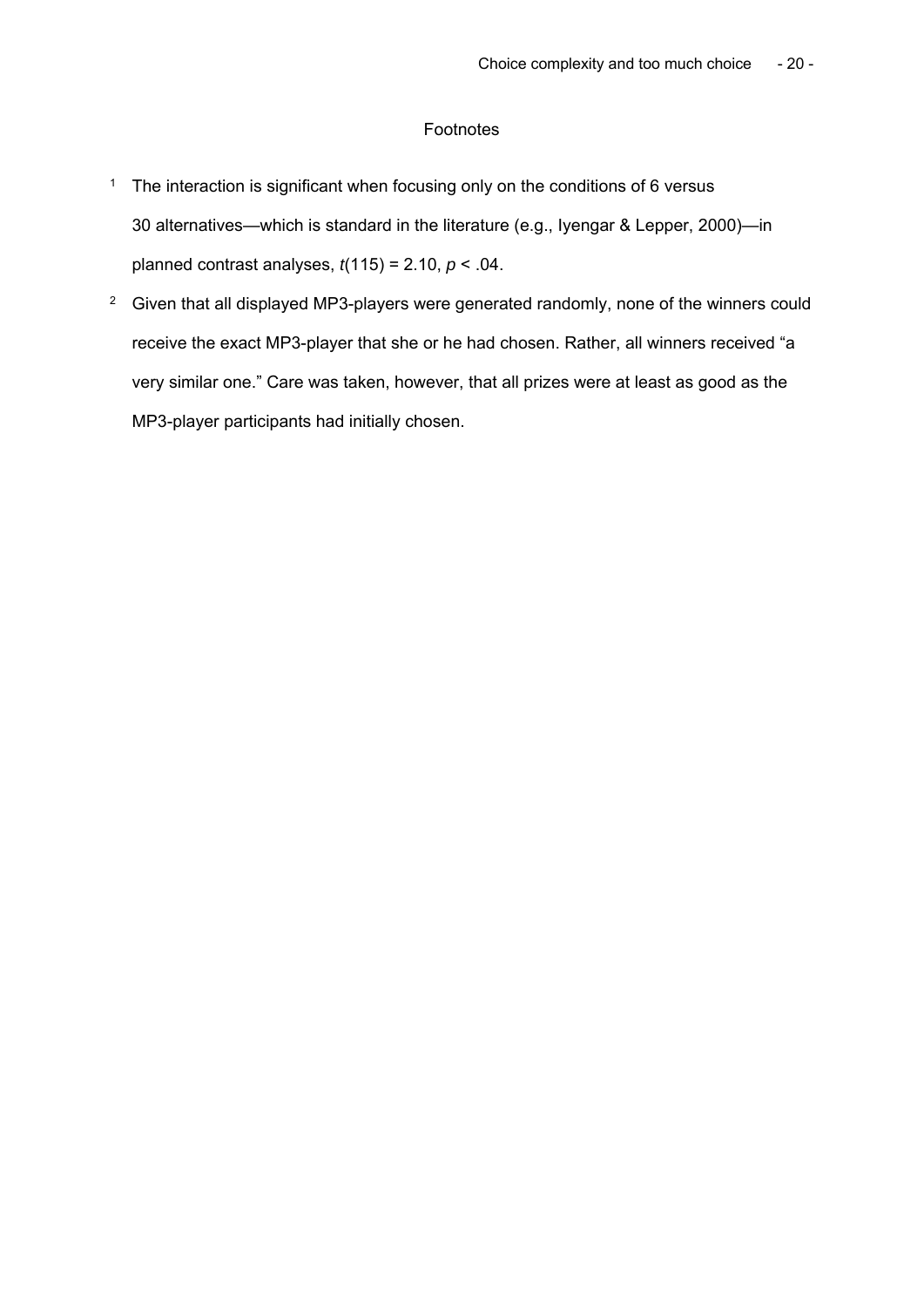# Authors' note

This research was supported by a grant from the Deutsche Forschungsgemeinschaft within the SFB-504 of the University of Mannheim and by a grant from the Karin-Islinger-Stiftung. We thank two anonymous reviewers and Robert Hartsuiker for their valuable feedback on a previous version.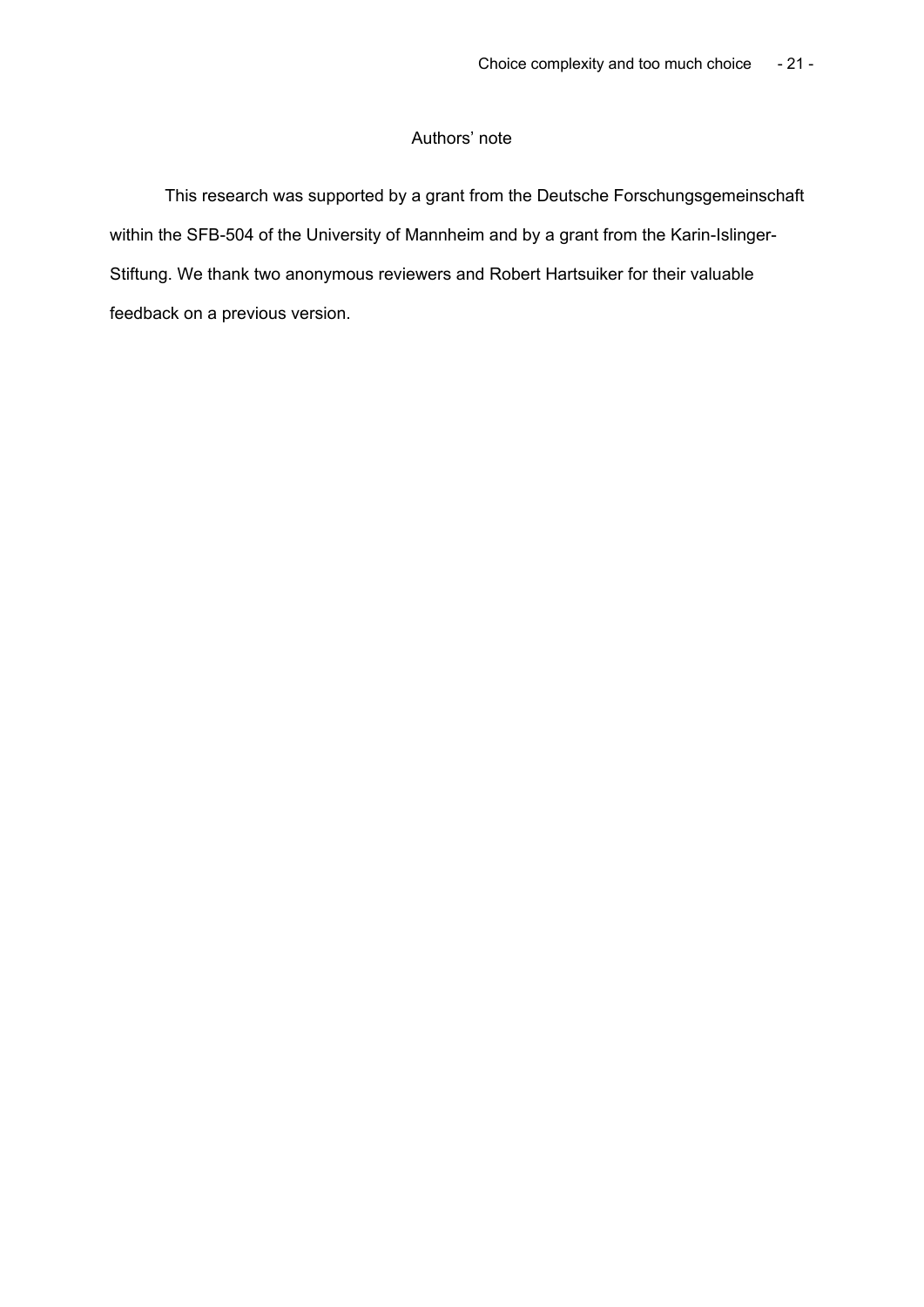# **Tables**

Table 1

*Mean Choice complexity and Mean Satisfaction as a Function of Number of Alternatives and* 

*Number of Attributes in Experiment 1.* 

|                      | Number of alternatives |        |        |
|----------------------|------------------------|--------|--------|
| Number of attributes | 6                      | 15     | 30     |
|                      | Choice complexity      |        |        |
| $\mathbf 1$          | 2.75                   | 4.21   | 4.34   |
|                      | (1.65)                 | (2.12) | (1.93) |
| 6                    | 3.65                   | 5.00   | 5.93   |
|                      | (1.75)                 | (1.83) | (1.86) |
|                      | Satisfaction           |        |        |
| $\mathbf 1$          | 6.88                   | 7.55   | 7.07   |
|                      | (1.50)                 | (1.37) | (1.75) |
| 6                    | 7.68                   | 7.00   | 6.53   |
|                      | (1.18)                 | (1.10) | (1.63) |

*Notes.* Choice complexity and satisfaction were assessed on 9-point Likert-scaled items, with higher values indicating more choice complexity or satisfaction with the chosen pen, respectively. Standard deviations are provided in parentheses.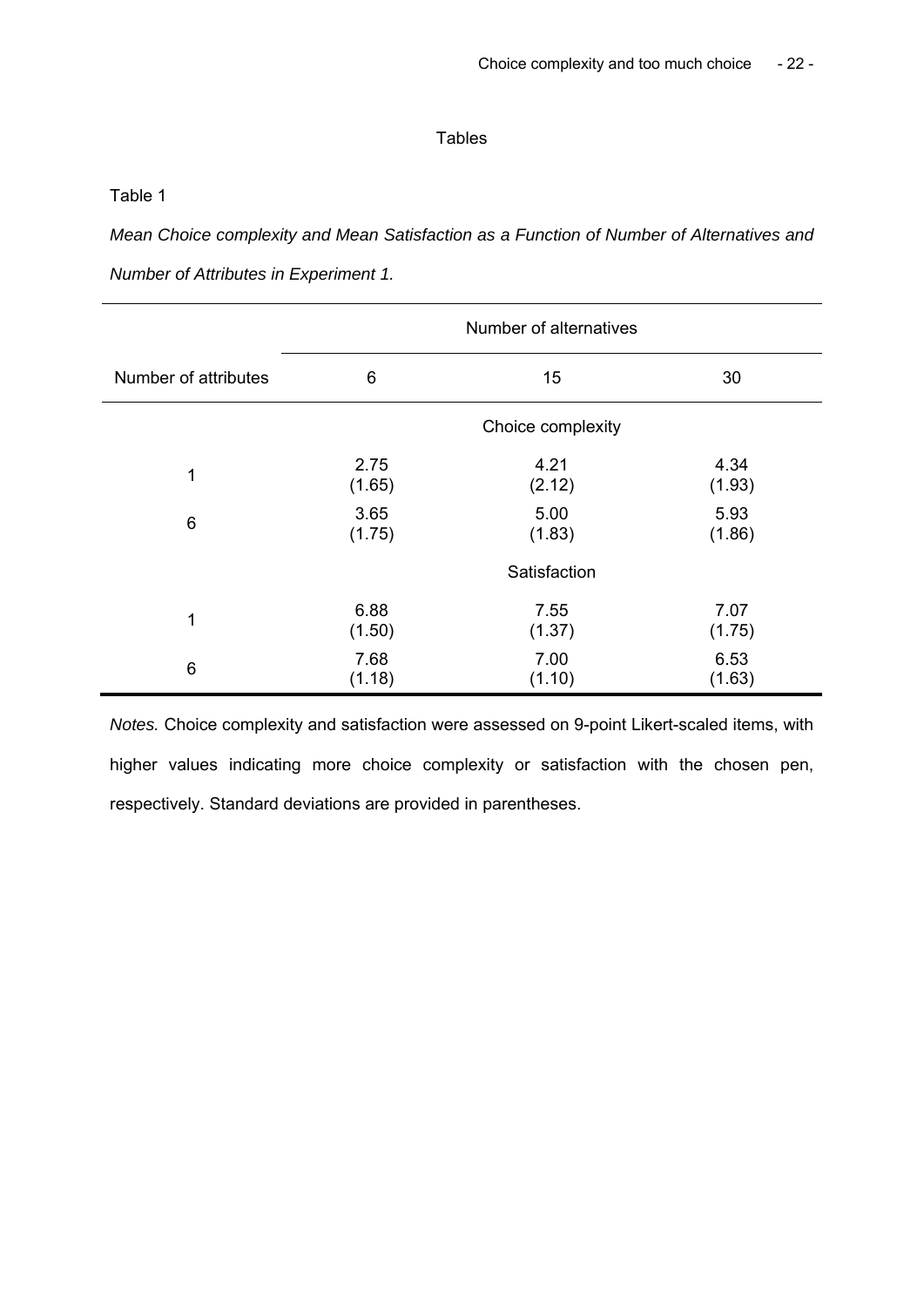# Figure Captions

*Figure 1.* Sample pen display with six options differentiated on six attributes in Experiment 1. Pen colors were selected from the whole color spectrum, including, for instance, claret, grey, and mauve.

*Figure 2.* Mean satisfaction scores (with standard errors) in Experiment 2 as a function of number of alternatives (6, *grey bars*, 30, *white bars*) and number of attributes. Higher values indicate higher satisfaction on a scale from 1 to 9.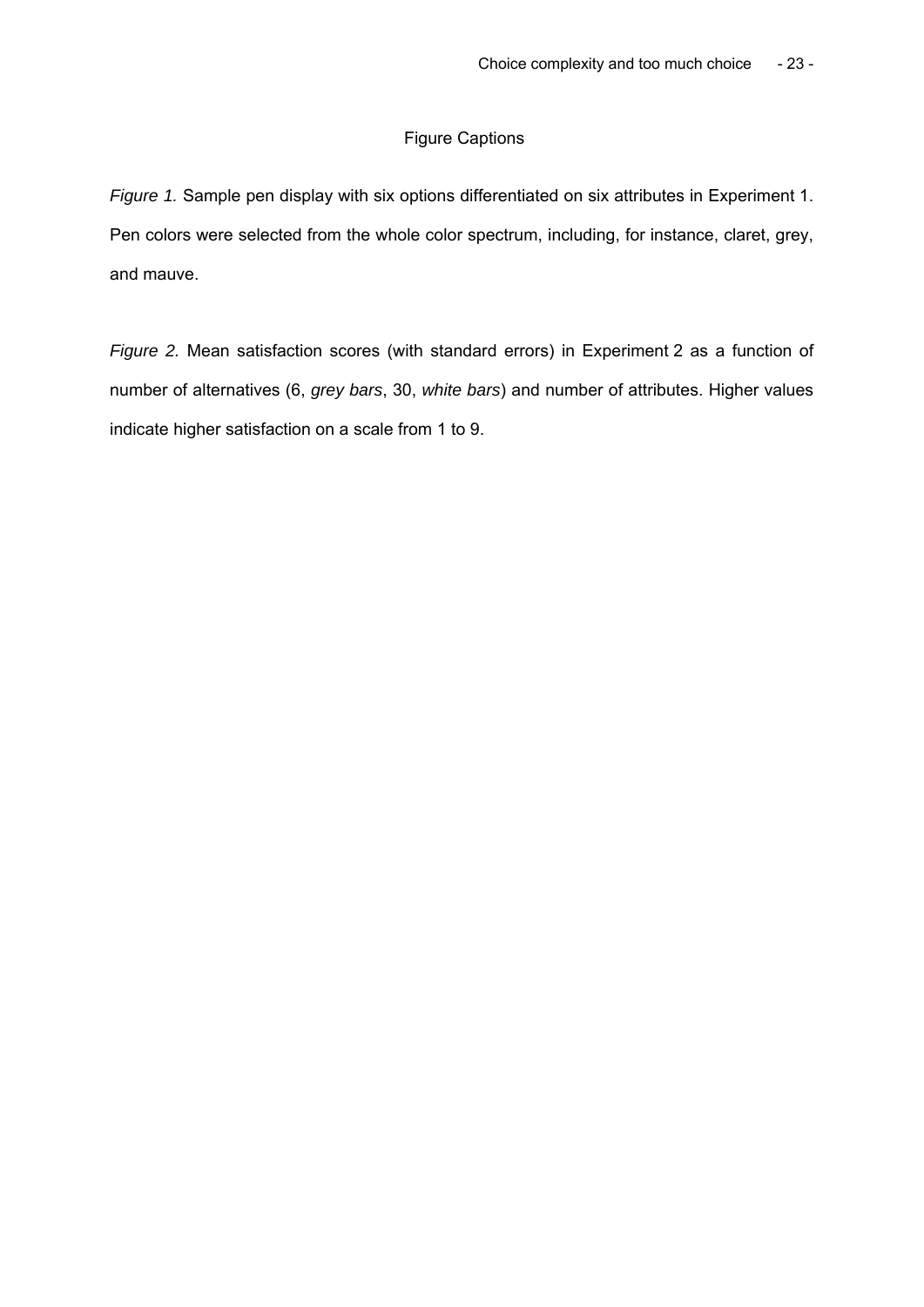